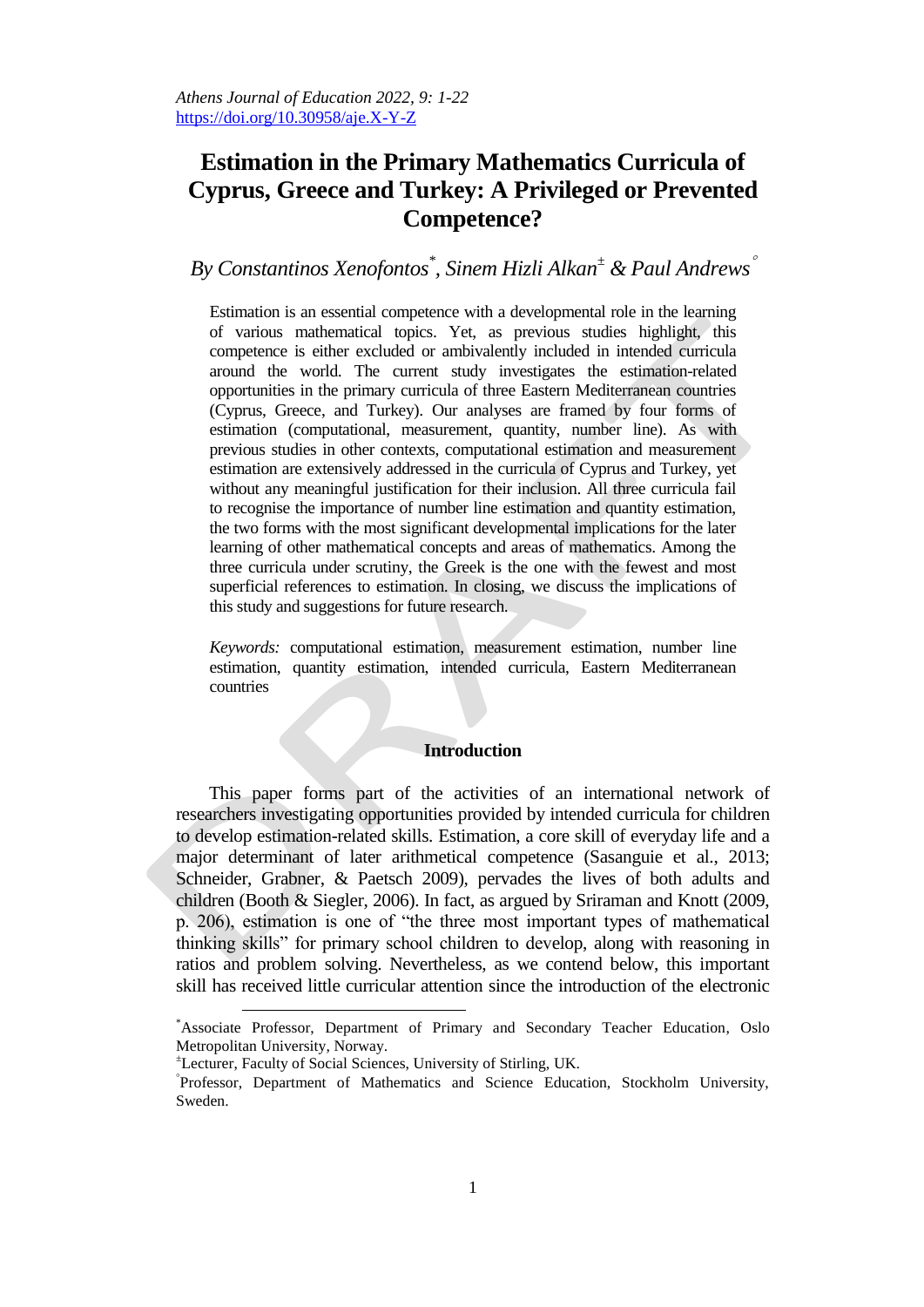calculator in the 1970s, with the consequence that much significant research has gone unnoticed and, internationally, children"s opportunities to acquire estimationrelated competence may have been compromised.

As discussed extensively in our network"s recent publications (i.e., Andrews, Xenofontos, & Sayers, 2021; Sunde et al., 2021), in the context of mathematics, estimation has historically taken three forms; *computational estimation, measurement estimation* and *quantity (or numerosity) estimation* (Sowder, 1992). Today, a fourth form, *number line estimation,* has become a familiar sight in the fields of cognitive psychology, mathematics education and special needs education. All four forms are implicated differently in adults' real world functioning and children"s mathematics learning. Drawing on the more extensive accounts of our earlier paper, these four forms of estimation, focusing on their developmental characteristics, are summarised below.

Computational estimation is "the process of simplifying an arithmetic problem using some set of rules or procedures to produce an approximate but satisfactory answer through mental calculation" (LeFevre, Greenham, & Waheed, 1993, p. 95). Other definitions (Dowker, 1992; Siegler & Booth, 2005) equate estimation with approximation as well, which we regard unproblematic. Nonetheless, the definition by LeFevre and her colleagues, which we adopt, explicitly rejects guesswork and highlights the systematic nature of the procedure. Computational estimation is an essential life skill (Ganor-Stern, 2016; Sekeris, Verschaffel, & Luwel, 2019) and, despite teacher scepticism concerning its relevance (Alajmi, 2009), an important facilitator of children"s understanding of place value and standard algorithms (Dowker, 2003; Sowder, 1992). It is a strong predictor of general mathematical competence (Seethaler & Fuchs, 2006; Star and Rittle-Johnson, 2009) and correlates positively with measures of mathematics selfconcept (Gliner, 1991).

Measurement estimation is defined as measuring without measurement tools involving mental referents to provide a measure of the object under scrutiny (Sowder, 1992). It typically takes three forms (Jones et al., 2012; Joram, Subrahmanyam, & Gelman, 1998):

- *Unit iteration:* iteration of mentally standard units of measure to achieve the desired goal.
- *Reference points*: comparison of the quantity to be estimated against familiar, and therefore meaningful, objects.
- *Decomposition:* splitting the objects of interest into smaller quantities before applying either unit iteration or reference points.

Children of age 9-11 have been found to be poor estimators of lengths, although their estimates improve with age (Desli & Giakoumi, 2017). Middle school children are more accurate estimators when using non-standard rather than standard units (Desli & Giakoumi, 2017). From the perspective of strategies, the most productive strategy seems to be reference points (Desli & Giakumi, 2017; Gooya, Khosroshahi, & Teppo, 2011), not only because children who employ reference points are more accurate than those who do not (Joram et al., 2005) but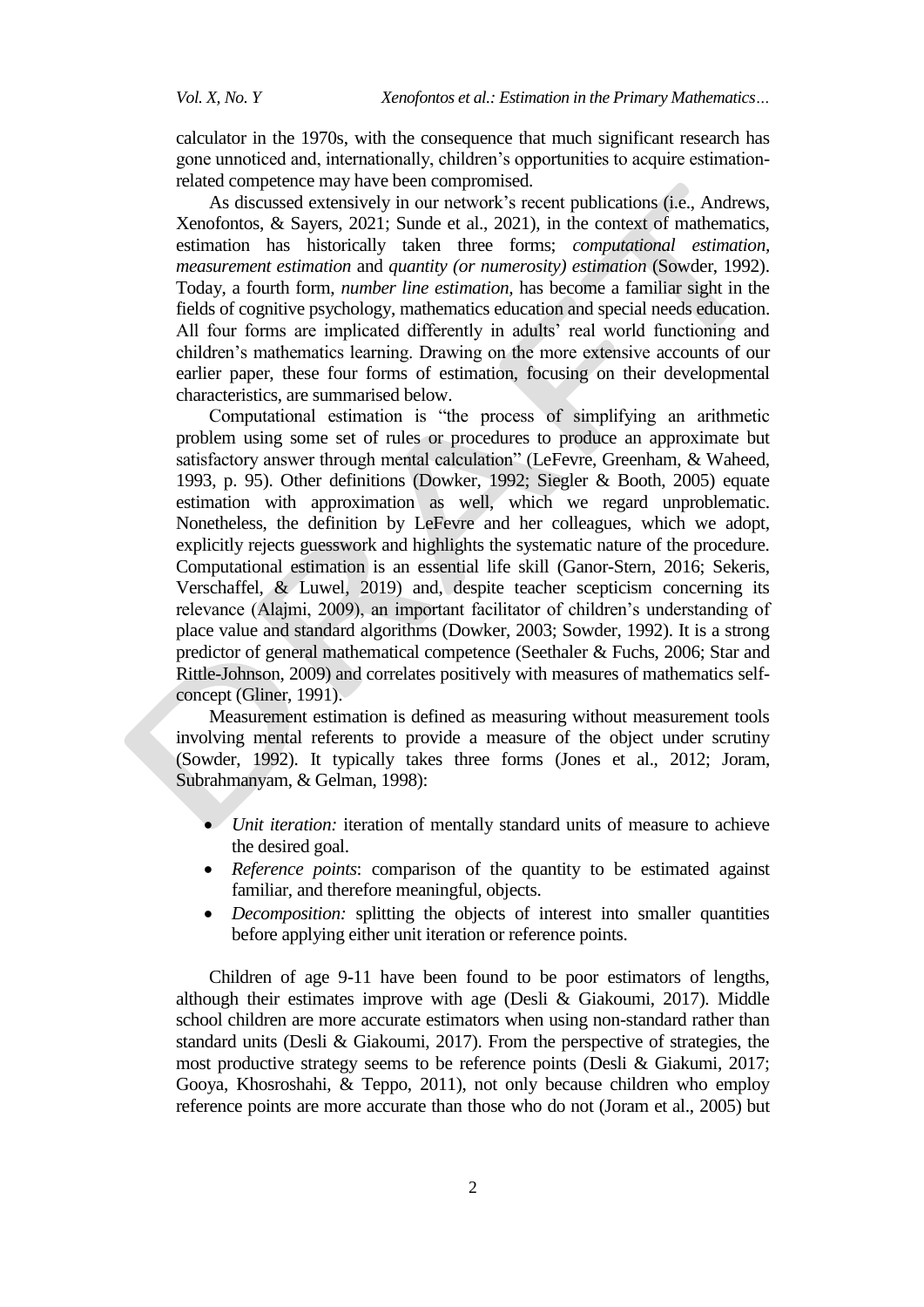because the strategy has been linked with mathematics achievement more generally (Kramer, Bressan, & Grassi, 2018). Moreover, reference points are everyday tools of professional users of mathematics (Jones & Taylor, 2009).

Number line estimation entails "translating a number into a spatial position on a number line" or, less commonly, "translating a spatial position on a number line into a number" (Siegler, Thompson, Opfer, 2009, p. 144). Successful number line estimation draws on an understanding of ordinality (Van"t Noordende et al., 2018) and the use of reference points (Sullivan & Barner, 2014). In many respects, despite having limited real-world relevance, its impact on mathematics learning is profound. It is a predictor of mathematical learning difficulties (Andersson & Östergren, 2012; Wong, Ho, & Tang, 2017), particularly developmental dyscalculia (Huber et al., 2015), and mathematical achievement across all ages of compulsory school (Fuchs et al., 2010; Schneider et al., 2018; Simms et al., 2016; Tosto et al., 2017). In particular, integer line estimation competence has been implicated in children"s arithmetical development across the years of primary education (Dietrich et al., 2016; Friso-van den Bos et al., 2015; Fuchs et al., 2010; Träff, 2013). In similar vein, estimating the position of fractions on the number line is a strong predictor of algebraic readiness (Booth & Newton, 2012) and equation solving competence (Booth, Newton, & Twiss-Garrity, 2014), while decimal number line estimation competence is a better predictor of algebraic competence than either integer or fraction number line estimation (DeWolf, Bassok, & Holyoak, 2015).

Quantity estimation refers to the ability to discern or produce the number of objects in a set without recourse to counting (Crites, 1992). It is a skill reciprocally dependent on the ability to count (Barth, Starr, & Sullivan, 2009) and, irrespective of age, one that diminishes in accuracy as the numerosity of the set of objects grows (Smets, Sasanguie, Szücs, & Reynvoet, 2015). Quantity estimation has been implicated in later arithmetical competence (Bartelet, Vaessen, Blomert, & Ansari, 2014), although other studies have shown that its influence is inextricably tied up with the influence of number line estimation, which, while correlating with each other, independently predict arithmetical competence (Wong, Ho, & Tang, 2016). Recent years have seen scholars turning attention to Fermi problems, problems involving large numbers and expectations that estimations will be accurate to the nearest power of ten, as a means of facilitating students', across all school years, competence with large numbers (Albarracín & Gorgorió, 2019).

Despite the importance of estimation, its promotion as a whole appears to be educationally problematic. Internationally, estimation is inadequately addressed in textbooks, as found in comparative studies of textbooks" content in Korea and the United States (Hong, Choi, Runnalls, & Hwang, 2018) and Finland, Singapore and Sweden (Sayers, Petersson, Rosenqvist, & Andrews, 2021). The problem has been exacerbated by the lack of estimation-related expectations in many curricula, including those of the four education systems of the United Kingdom (Andrews, Xenofontos, & Sayers, 2021) and the three education systems of Scandinavia (Sunde et al., 2021). Furthermore, in all constituent nations of the United Kingdom (England, Northern Ireland, Scotland, Wales), as well as Denmark, Norway, and Sweden, more emphasis, albeit limited, is placed on computational and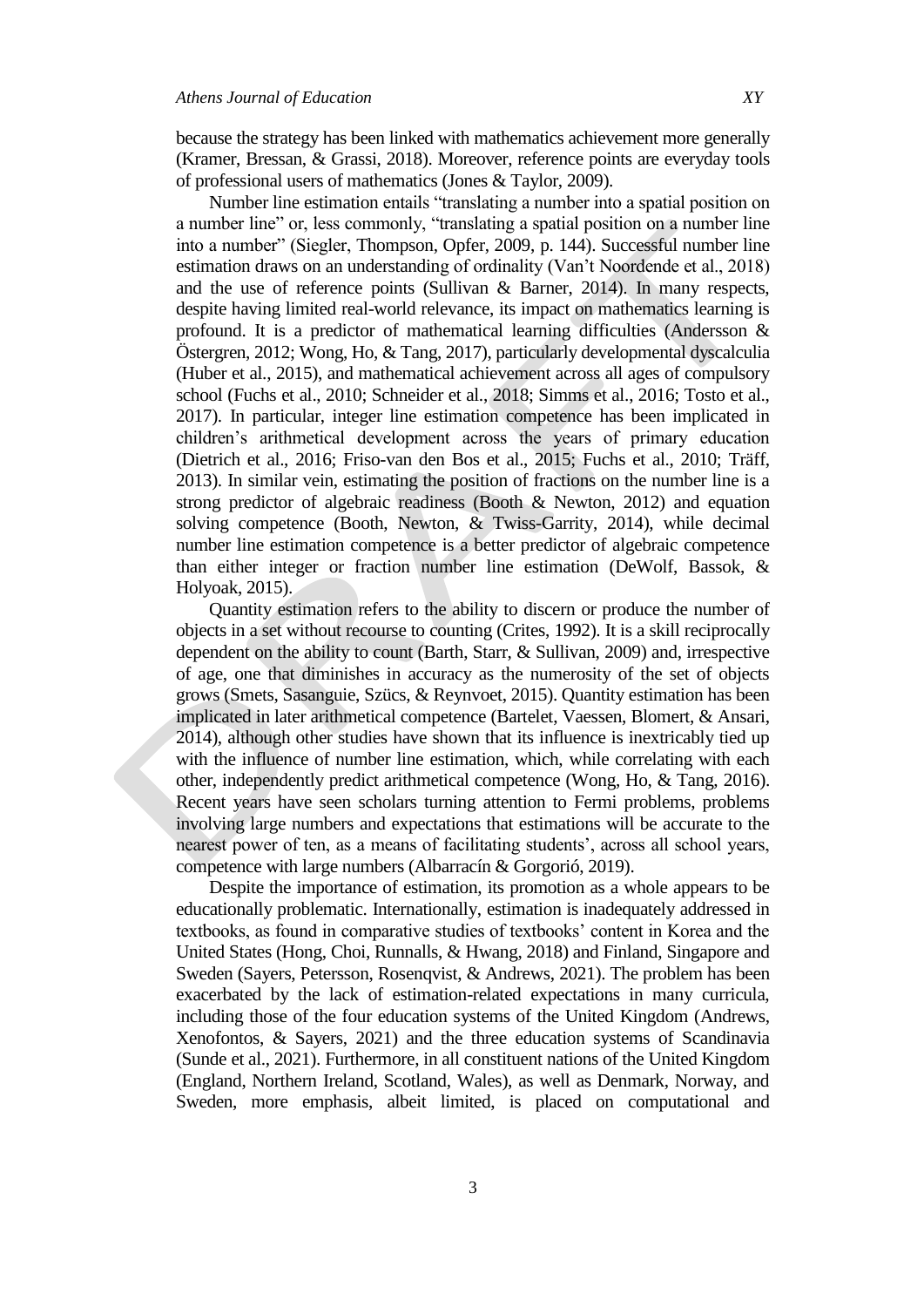measurement estimation than on number line and quantity estimation. Although the first two forms have explicit real-word implications, free online tools are widely available (i.e., Google Calculator and GPS Fields Area Measure), potentially rendering their related estimation skills redundant. Alternatively, the latter two forms of estimation (number line and quantity) have the most profound developmental implications for the successful learning of other areas of mathematics (Liang, Zhang, Wang, & Liu, 2021; Schneider et al., 2018; Wong, Ho, & Tang, 2016). Simply put, the representation of estimation in current curricula seems to have created a paradox: On the one hand, the two forms of estimation typically privileged in intended curricula – computational and measurement – have many real-life applications that may have been made redundant by the availability of free online tools. On the other hand, the two forms of estimation with the greatest developmental potential – number line and quantity – are effectively absent in the same intended curricula (Andrews, Xenofontos, & Sayers, 2021; Sunde et al., 2021).

In this paper, therefore, we examine the estimation-related expectations of the curricula of the Republic of Cyprus (hereafter Cyprus), Greece, and Turkey. Importantly, in comparison with the earlier studies, what makes this study unique is that it focuses on three Eastern Mediterranean countries with highly centralised educational systems, in which inflexible implementation of prescribed intended curricula has been (Mullis, Martin, Gonzalez, & Chrostowski, 2004; Mullis, Martin, & Foy, 2008) and remains (Mullis et al., 2020) a high priority.

#### **This Study**

The notion of curriculum is complex, multifaceted, and includes much more than prescribed policy documents (Andrews, 2011; Hizli Alkan, 2021; Hizli Alkan & Priestley, 2019; Priestley & Xenofontos, 2020; van den Akker, 2003; Xenofontos, 2019). In fact, Priestley, Alvunger, Philippou, and Soini (2021) use the term "curriculum making" to highlight these complexities and to indicate that the curriculum is not merely a product, but a process that manifests as social practices at different sites of an educational system. Yet, for the purposes of this paper, we focus on a specific aspect of curriculum, the same way several colleagues describe the *intended curriculum*: a set of formal documents specifying what the relevant regional/national education authorities plan (see, for example, Herbel-Eisenmann, 2007; Hume & Coll, 2010; Porter, Polikoff, & Smithson, 2009; Prendergast & Treacy, 2018).

In the contexts of Cyprus, Greece, and Turkey, the respective educational systems are highly centralised, leaving limited space for teachers to 'deviate' from prescribed agendas. In all three countries, central authorities formulate the intended curriculum in two specific ways. First, they produce national curriculum documents (including, inter alia, guidelines, an overview of mathematical content, benchmarks for specific ages or grades, and sample tasks and activities). Second, they develop national textbooks aimed at reifying the respective curriculum documents. National textbooks are expected to be followed by all state schools in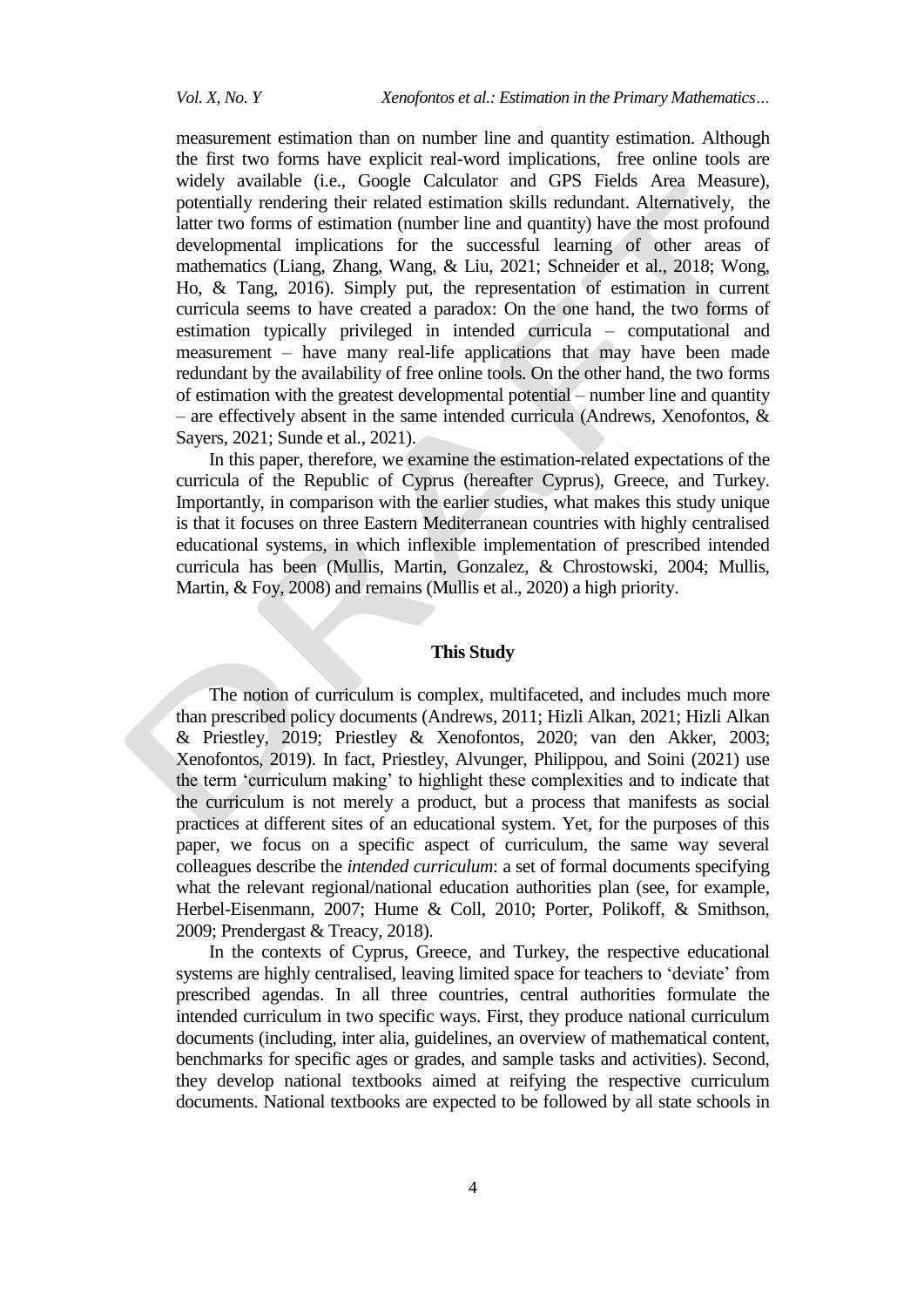these three countries. In this paper, following the lead of recent analyses of UK (Andrews, Xenofontos, & Sayers, 2021) and Scandinavian (Sunde et al., 2021) curricula, our attention is turned to the national curriculum documents, and not textbooks.

Our methodological approach could be labelled as *content analysis*. As pointed out by White and Marsh (2006, p. 23), "multiple, nuanced definitions of content analysis exist that reflect its historical development". Nevertheless, for the purposes of this paper, we follow Krippendorff (2004, p. 18), who defines content analysis as "a research technique for making replicable and valid inferences from texts (or other meaningful matter) to the contexts of their use". Table 1 presents the documents included in our analyses. The initial analyses were carried out by Xenofontos (first author), a native speaker of Greek, and Hizli Alkan (second author), a native speaker of Turkish. For each country, the documents were subjected to the same procedure. First, estimation-related keywords and their variants were identified in the documents. Relevant results were copied and pasted into a single text document for each country. In a second round of searches, the occurrences of computation, measurement, number line, and quantity were examined. Third, categorised statements were synthesised into a summary narrative for each form of estimation across the years of each of the three countries" curricula. The section below is based on these country narratives, presented in an alphabetical order. The same analysis approach was recently employed by members of our network in the UK (Andrews, Xenofontos, & Sayers, 2021) and the three Scandinavian countries (Sunde et al., 2021).

| Country | <b>Documents</b>                                                                                                                                                                                                       | Keywords (and their variants)                                                                                                                        |
|---------|------------------------------------------------------------------------------------------------------------------------------------------------------------------------------------------------------------------------|------------------------------------------------------------------------------------------------------------------------------------------------------|
| Cyprus  | Ministry of Education and Culture –<br>MoEC (2010b). The mathematics<br><i>curriculum</i> (in Greek). Nicosia:<br>Pedagogical Institute, Ministry of<br><b>Education and Culture.</b>                                  | Εκτίμηση (estimation)<br>Στρογγυλοποίηση<br>(rounding)<br>Κατά προσέγγιση<br>(approximation)<br>Νοερός υπολογισμός                                   |
| Greece  | Refined mathematics curriculum for<br>grades 1-6 (MoEC, 2019)<br>http://www.moec.gov.cy/analytika_progra<br>mmata/programmata_spoudon.html<br>Ministry of National Education and<br>Religious Affairs - MoNERA (2003). | (mental computation)<br>Αριθμητική γραμμή /<br>αριθμογραμμή (number line)                                                                            |
|         | Cross-thematic curriculum: Government<br>paper 303 & 304/13-3-2003 (in Greek).<br>Athens: Ministry of National Education<br>and Religious Affairs.                                                                     |                                                                                                                                                      |
| Turkey  | Ministry of National Education - MoNE<br>(2018). $1\text{-}8^{th}$ grade mathematics education<br>curriculum (in Turkish). Ankara: Board of<br><b>Education Publications.</b>                                          | Tahmin etme (estimation)<br>Yuvarlama (rounding)<br>Zihinden işlem (mental<br>computation)<br>Yaklaşık (approximation)<br>Sayı doğrusu (number line) |

|  | Table 1. Curriculum Documents Analysed |  |
|--|----------------------------------------|--|
|  |                                        |  |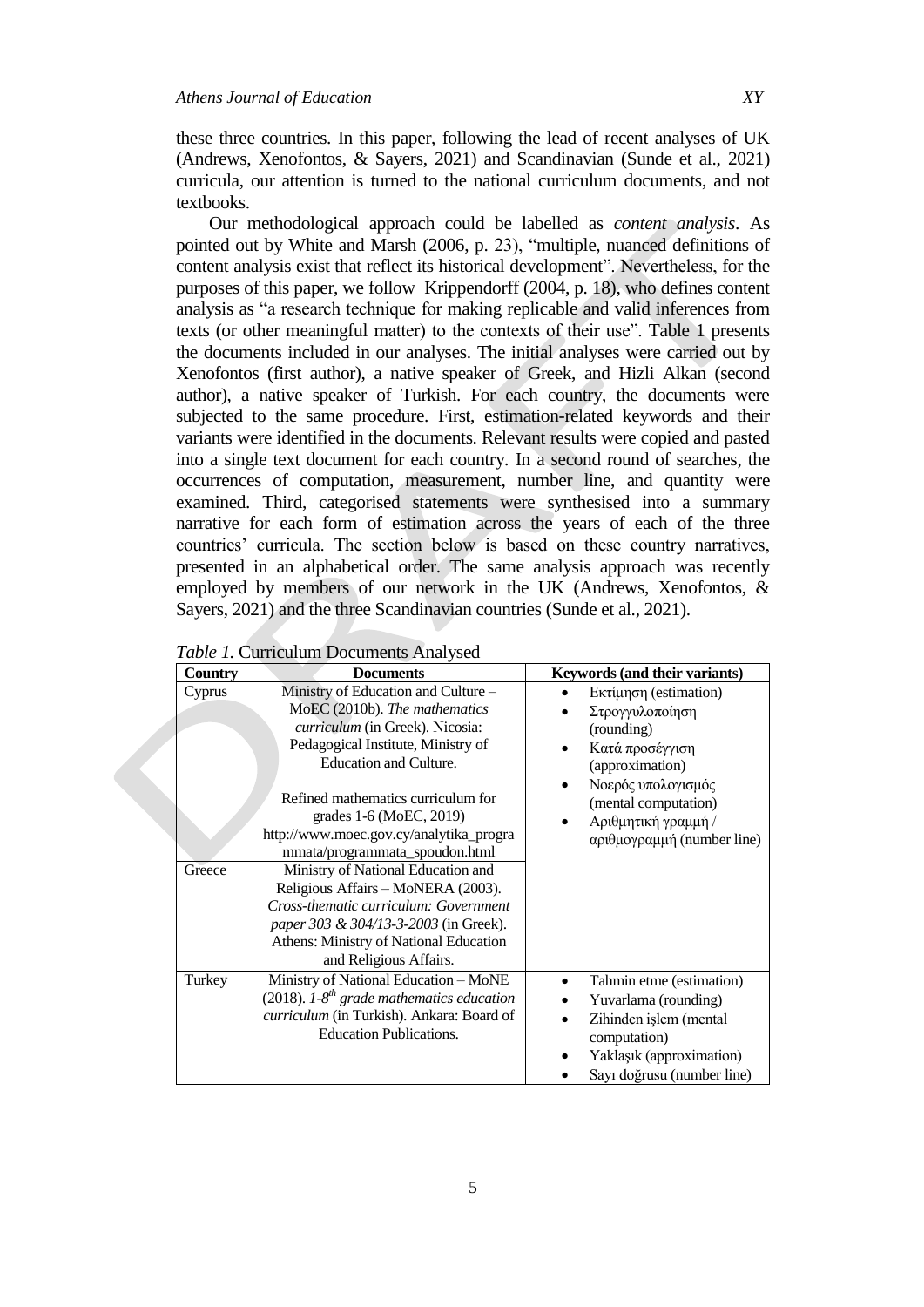#### **The Cypriot Mathematics Curriculum**

In 2010, the Ministry of Education and Culture (recently renamed Ministry of Education, Culture, Sports and Youth) of Cyprus launched a new curriculum for public education, for all subjects across school levels, from pre-primary until the end of upper-secondary (MoEC, 2010a; Xenofontos, 2019; Xenofontos & Papadopoulos, 2015). In the initial document for mathematics (MoEC, 2010b), 13 grades of public education are mentioned: one for pre-primary (age 5), six for primary (ages 6-11), three for lower secondary (gymnasium) (ages 12-14), and three for upper-secondary (lyceum) (ages 15-17). The programme is organised in eight levels with overlaps and no clear boundaries regarding which level corresponds to which grade. This happens to emphasise that each pupil understands "mathematical concepts in different ways and pace" (p. 10) and that not all children in the same grade should be expected to grasp all content to the same extent within a single academic year. For each level, benchmarks labelled as "success indexes" are provided. Figure 1, adapted from MoEC (2010b, p. 10), illustrates the relation between the 13 grades and the eight levels. Readers should keep in mind that figures 1-9 illustrate translated parts of the Cypriot curriculum. The original parts are in Greek.



*Figure 1.* The 13 Grades and the Eight Levels in the Cypriot Curriculum

Note: the text in red is our addition, for clarification purposes.

Roughly speaking, levels 1 to 4 refer to primary school, although the main emphasis of level 4 lies in the gymnasium. The fact that no clear instructions are provided concerning which success indexes correspond to which grade (due to the overlaps between the eight levels), concerns have been raised by teachers. These prompted the Ministry to refine the curriculum and produce separate documents for each grade. Currently, on the Cypriot Ministry"s website, revised success indexes can be found for both primary (since April 2019) and secondary (since September 2019) mathematics. In the latest documents for each grade, there are clear indications about the corresponding success indexes, as well as some sample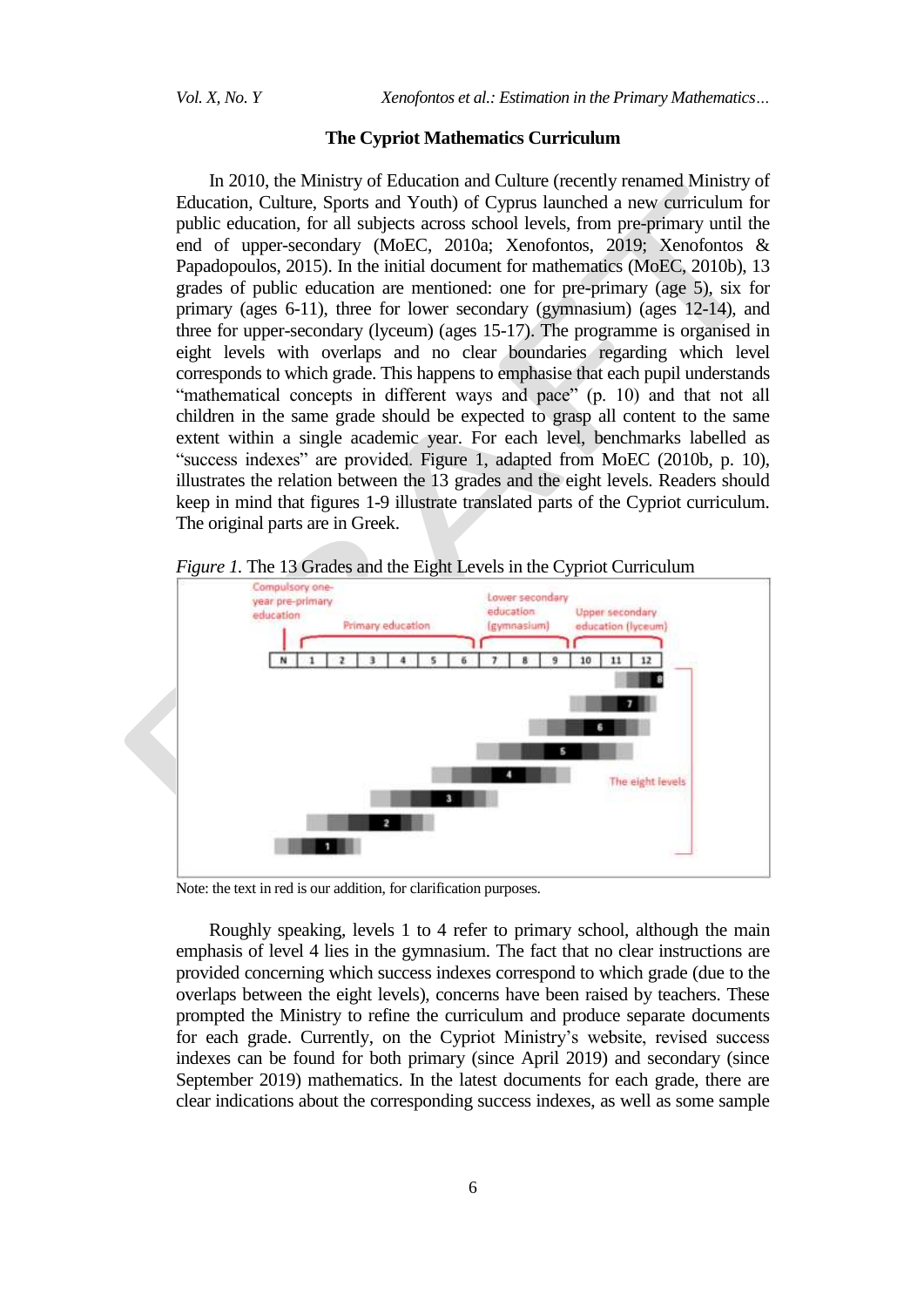classroom activities linked to specific practices, to facilitate the achievement of each index. In terms of content, the curriculum covers the same five areas, from pre-primary until the last year of lyceum: numbers, algebra, geometry, measurements, and statistics/probability.

#### **Estimation in the Primary Curriculum of Cyprus**

In both the extended curriculum (MoEC, 2010b) and the individual curriculum documents for each grade on the Ministry"s website, references to estimation and other related terms (i.e., approximation and rounding) appear under two thematic areas: numbers and measurements. Cases where estimation is related to geometric concepts (i.e., area, angles) are presented under measurements, not geometry.

**Computational Estimation.** Computational estimation is one of the two most prevalent types across the primary curriculum. In the extended curriculum document (MoEC, 2010b), relevant examples can be found at all levels corresponding to primary mathematics (levels 1-4). At level 1, for example, pupils should be able to "estimate and calculate the result of mathematical expressions of addition and subtraction up to 20" (p. 19). At level 2, pupils are expected to be able to "estimate the result of a calculation, using strategies of rounding integers to the nearest ten, hundred, or thousand" (p. 31). Similar statements appear for levels 3 and 4. The task in Figure 2 appears under level 3 (p. 55), as an example for teachers in relation to pupils being able to round up numbers in problems.

Based on the information in this table, find different combinations of toys Nikos can buy, if

| Toys                   | Price |
|------------------------|-------|
| Ball                   | €2.59 |
| Pair of tennis rackets | €3.83 |
| Puzzle                 | €1.51 |
| Stickers               | €1.02 |
| Set of toy animals     | €4.98 |
| Set of toy cars        | €5.47 |

| Figure 2. Task from the Cypriot Curriculum |  |  |  |  |
|--------------------------------------------|--|--|--|--|
|--------------------------------------------|--|--|--|--|

While level 4 covers the last years of upper-primary, it is mainly concerned with lower secondary school (gymnasium). At this level, it is stated that pupils should "estimate and calculate the result of mathematical expressions with positive rational numbers" (p. 63) and "negative numbers (integers, decimals, and fractions)" (*ibid*). The following is a word problem presented under level 4 as an example for teachers (p. 73): "Marina bought a computer for  $\epsilon$ 563 and a printer for €329, in 12 monthly instalments. Estimate the amount of each instalment, approximately".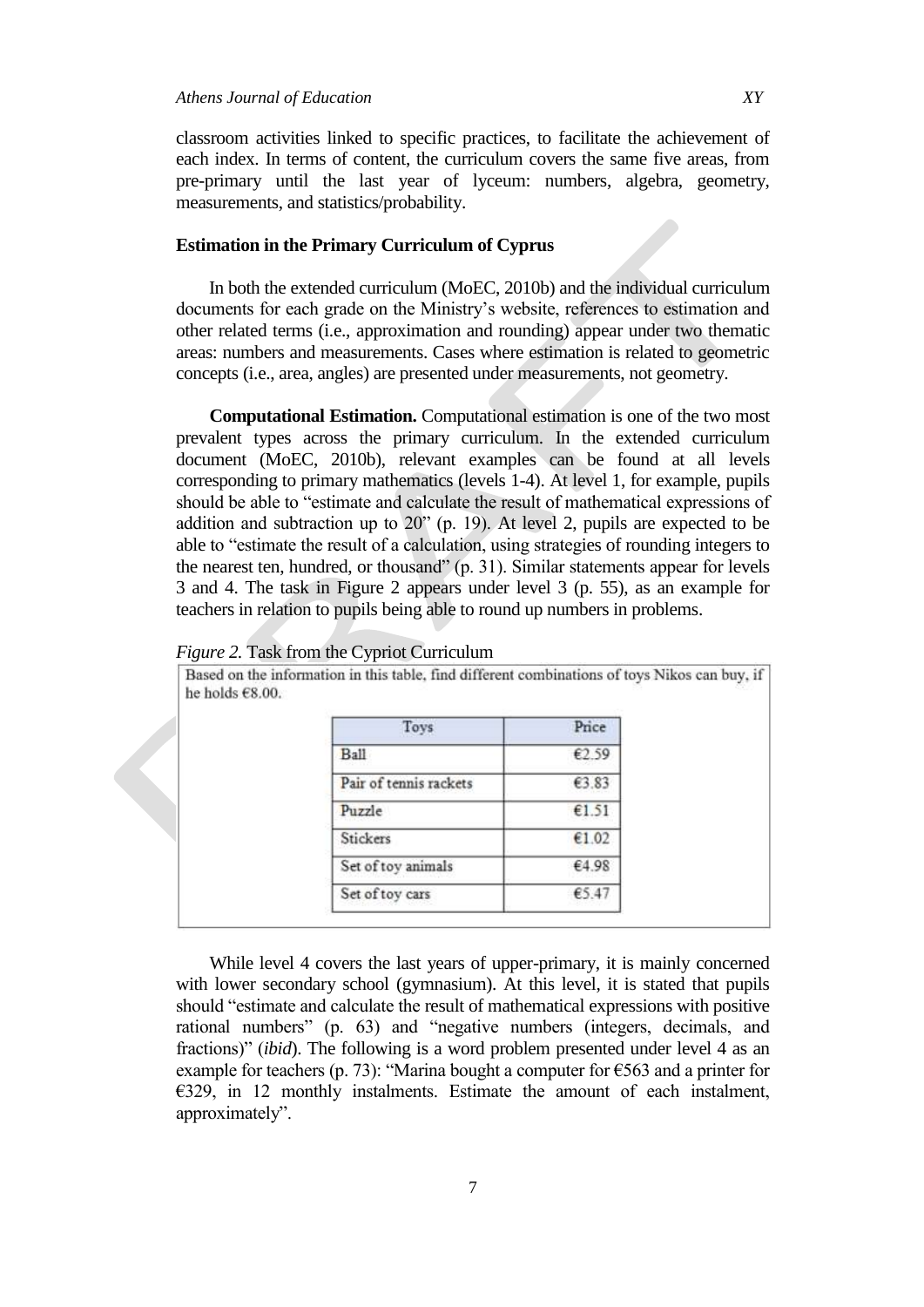*Vol. X, No. Y Xenofontos et al.: Estimation in the Primary Mathematics…*

Several references to computational estimation can be found in the 2019 revised curriculum documents for each grade. For example, in the grade 3 document (p. 13), the following sample task is provided: "Estimate the sum of 492 + 286: (a) approximately 600, (b) approximately 7 (*sic*), (c) approximately 800". Similarly, in the grade 4 document (p. 10), the task in Figure 3 is presented.

| Figure 3. Task from the Cypriot Curriculum |  |  |  |  |
|--------------------------------------------|--|--|--|--|
|                                            |  |  |  |  |

The table below presents the sales of a newspaper for the first three months of its circulation.

| Month     | Copies sold |  |  |
|-----------|-------------|--|--|
| September | 14957       |  |  |
| October   | 21238       |  |  |
| November  | 9674        |  |  |
|           |             |  |  |

a. Calculate  $(sic)$  how many copies approximately were sold during the three months. b. Calculate (sic) how many less copies approximately were sold in November compared to September.

The next example comes from the grade 5 document (p. 14) and is concerned with rounding, a process that falls under computational estimation (Andrews, Xenofontos, & Sayers, 2021): "Tasos rounded a number to the nearest tenth, and the number 635.7 came up. What could be Tasos' initial number, if it had 3 decimal digits?"

**Measurement Estimation.** Measurement estimation is extensively presented in the curriculum. In the extended curriculum document (MoEC, 2010b), this type of estimation is included in levels from 1 to 3. Under each level, there are examples of tasks that could be used to satisfy the respective success indexes. For level 1 (p. 109), the focus is on length and mass. Pupils are expected to:

- Estimate and measure the length and the mass of objects with standard measurement units (centimetres – cm and kilograms – kg, respectively).
- Estimate and calculate the perimeter of simple 2D shapes with nonstandard and standard units (cm).
- Estimate and calculate the area of simple 2D shapes with non-standard units.

In Figure 4 we see a sample task from MoEC (2010b, p. 118).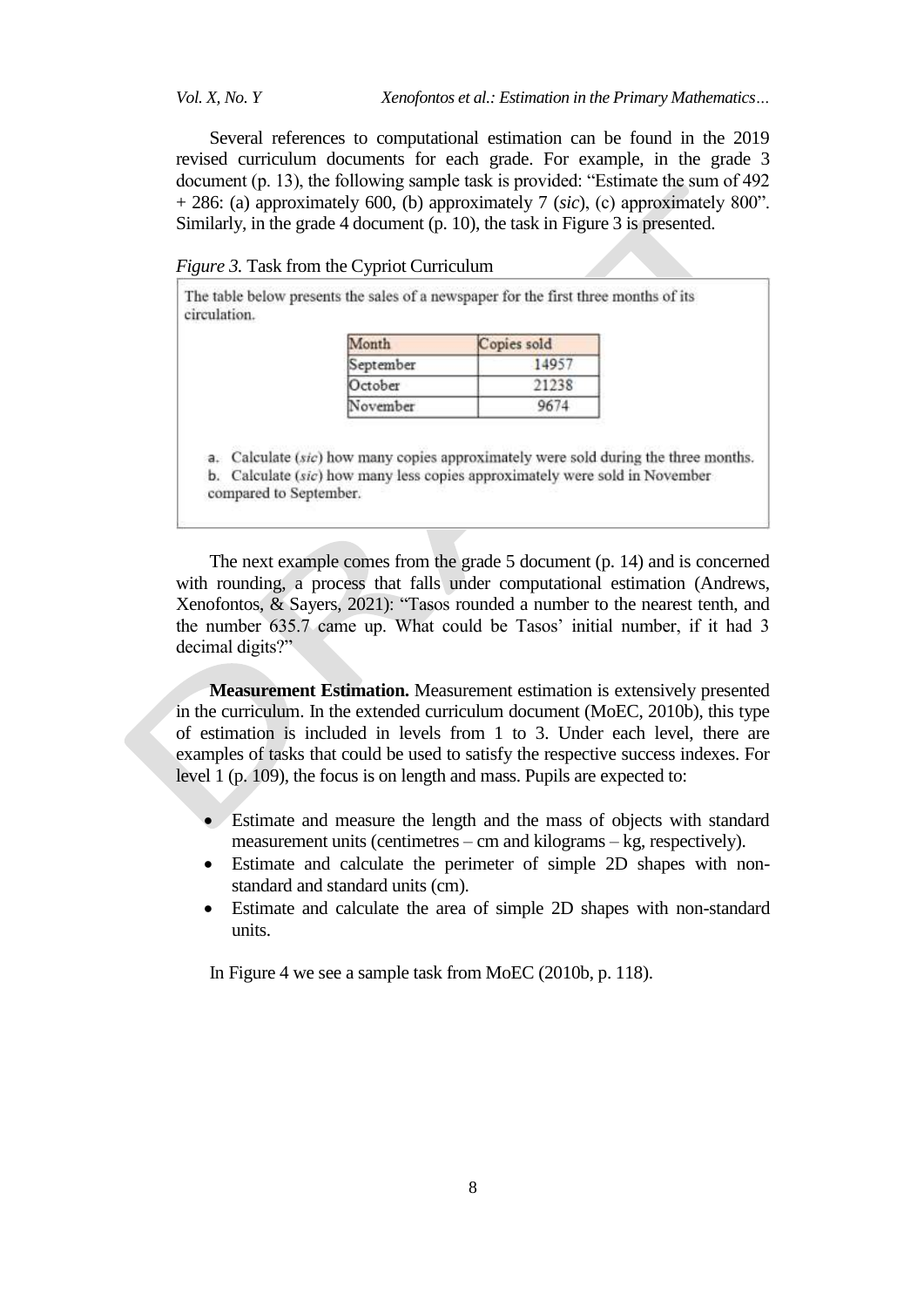#### *Figure 4.* Task from the Cypriot Curriculum

|                          | <b>ESTIMATE</b> | <b>MEASURE</b> |  |
|--------------------------|-----------------|----------------|--|
| Length of my chair's leg |                 |                |  |
|                          |                 |                |  |
| Length of a watch        |                 |                |  |

At level 2, the success indexes become more specific (MoEC, 2010b, p. 124), as pupils are expected to:

- Use different measurement units to estimate and measure the same objects.
- Estimate and calculate the perimeter and the area of squares, rectangles, and right-angle triangles, using appropriate measurement units.
- Use the right angle (90º), to compare, categorise, and estimate angles.

Specific examples of tasks from the curriculum documents for grades 2, 3, and 4, however, refer to exact measurements, not estimations.

At level 3, the success indexes address angles and time (MoEC, 2010b, p. 143). Pupils should:

- Estimate, measure, and categorise angles (with or without using technology).
- Estimate and calculate time intervals for specific events, to the nearest second.

The example in Figure 5 is from the grade 5 document (p. 43).

#### *Figure 5.* Task from the Cypriot Curriculum

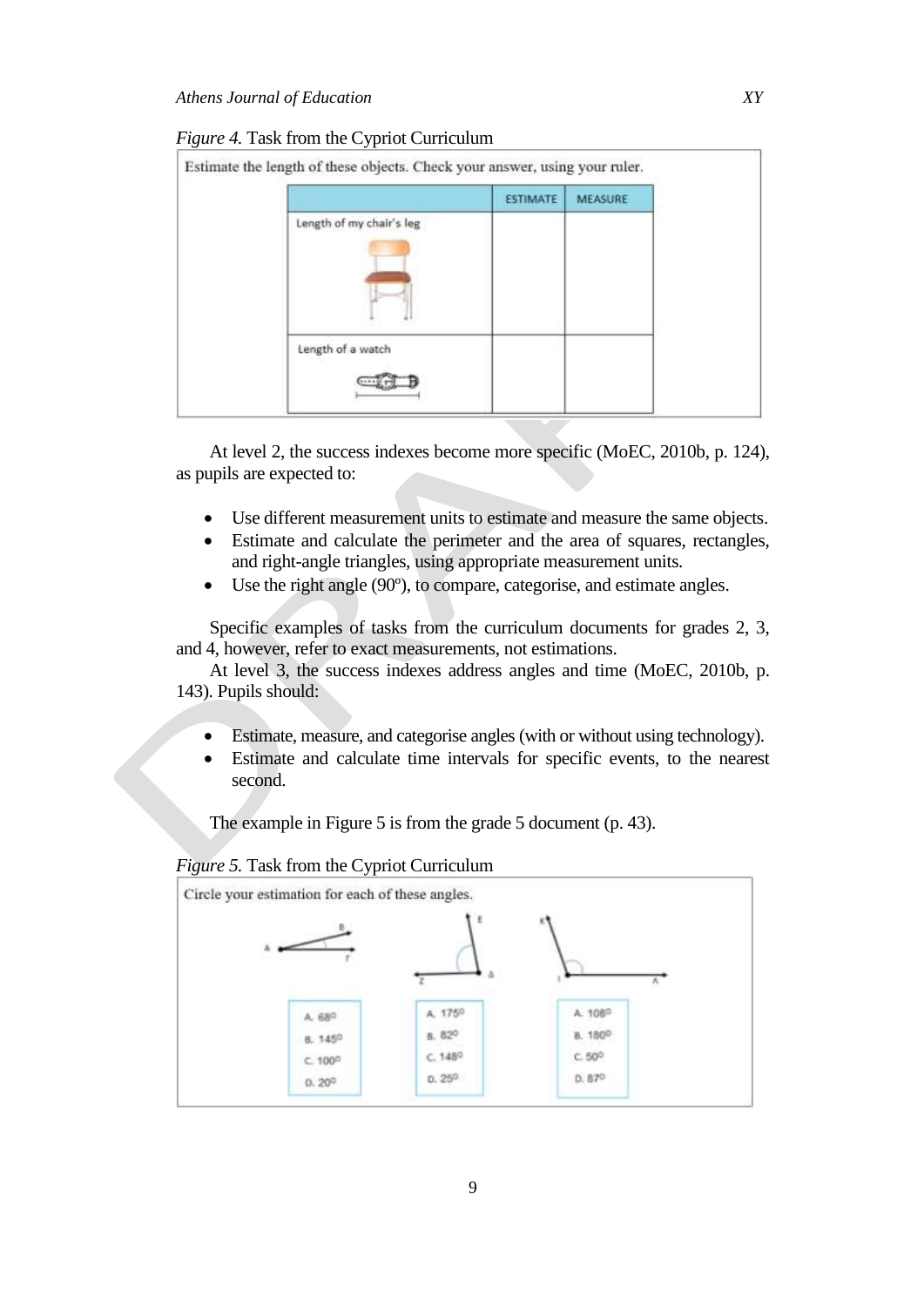*Vol. X, No. Y Xenofontos et al.: Estimation in the Primary Mathematics…*

At level 4, there is a single reference to *estimation* (MoEC, 2010b, p. 164), which, however, seems to be erroneous, as the context of that sentence, as well as the sample task presented, alludes to *calculating* areas.

**Number Line Estimation.** The only reference to number line estimation appears in grade 3 curriculum (p. 3), through a suggested sample task, presented in Figure 6.

*Figure 6.* Task from the Cypriot Curriculum

| Place, approximately, number 2000 on the number line. |  |
|-------------------------------------------------------|--|
| 300                                                   |  |

Yet, this task appears as an example for a success index that does not refer to estimation at all (*ibid*): "[Pupils should be able to] represent numbers up to 10000, verbally, pictorially, symbolically, and with the use of materials (i.e., Dienes cubes, abaci, number lines, applets)". In addition, the image as it appears in the document represents an impossible task, as the length of the line segment is not long enough for the number 2000 to be placed on it.

**Quantity Estimation.** In the extended curriculum, references to quantity estimation are included under levels 1, 2, and 3. For instance, in level 1 (MoEC, 2010b, p. 19), it is stated that pupils should be in a position to "estimate the cardinality of sets (up to 20)". On a subsequent page (p. 23) the example in Figure 7 is presented.



At level 3 (MoEC, 2010b, p. 35), pupils are expected to "[e]stimate the cardinality of sets in activities (*sic*) like: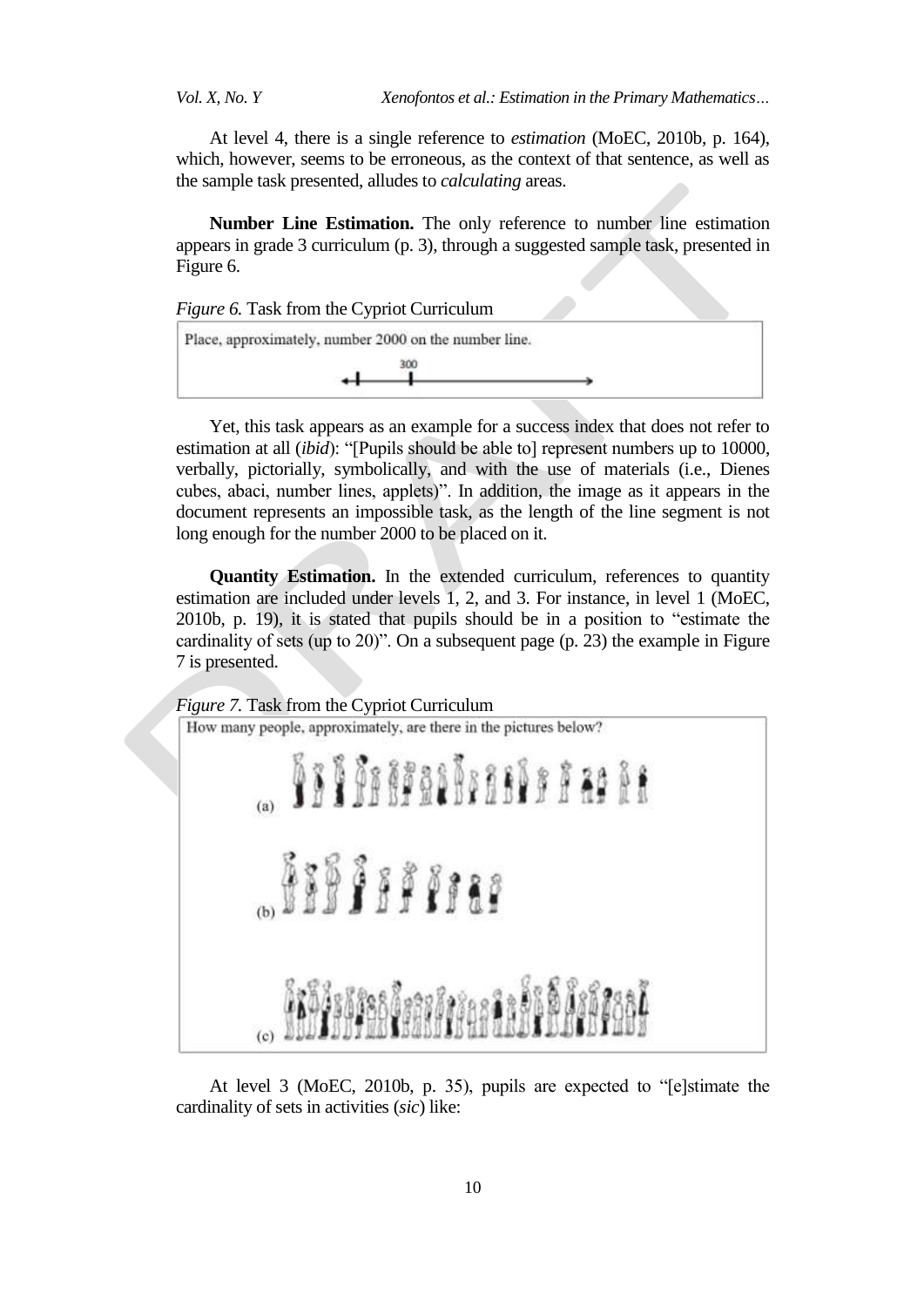Estimate and write whether the following quantities are bigger than, smaller than, or equal to 1000.

- (a) Pupils of a school
- (b) The residents of Lefkosia
- (c) All fish in the ocean"

Similar examples are presented in the individual curriculum documents of grades 1 and 2. In grade 4 document (p. 4-5), it is stated that pupils should be able to "use various ways to estimate the cardinality of a set", like "these perceptual strategies: (a) comparison of unknown quantity to a known quantity" (see example in Figure 8), (b) separation of unknown quantity to known quantities" (see example in Figure 9).

*Figure 8.* Example in the Cypriot Curriculum, Illustrating "Comparison of Unknown Quantity to a Known Quantity"







In grades 3, 5, and 6 curriculum documents, no reference to quantity estimation is made.

#### **The Greek Mathematics Curriculum**

The mathematics curriculum in effect was introduced in 2003 (MoNERA, 2003). During that year, the compulsory curricula for all school subjects, from preschool to upper secondary (lyceum), were reformed and called "cross-thematic", with the aim of combining the teaching of individual school subjects with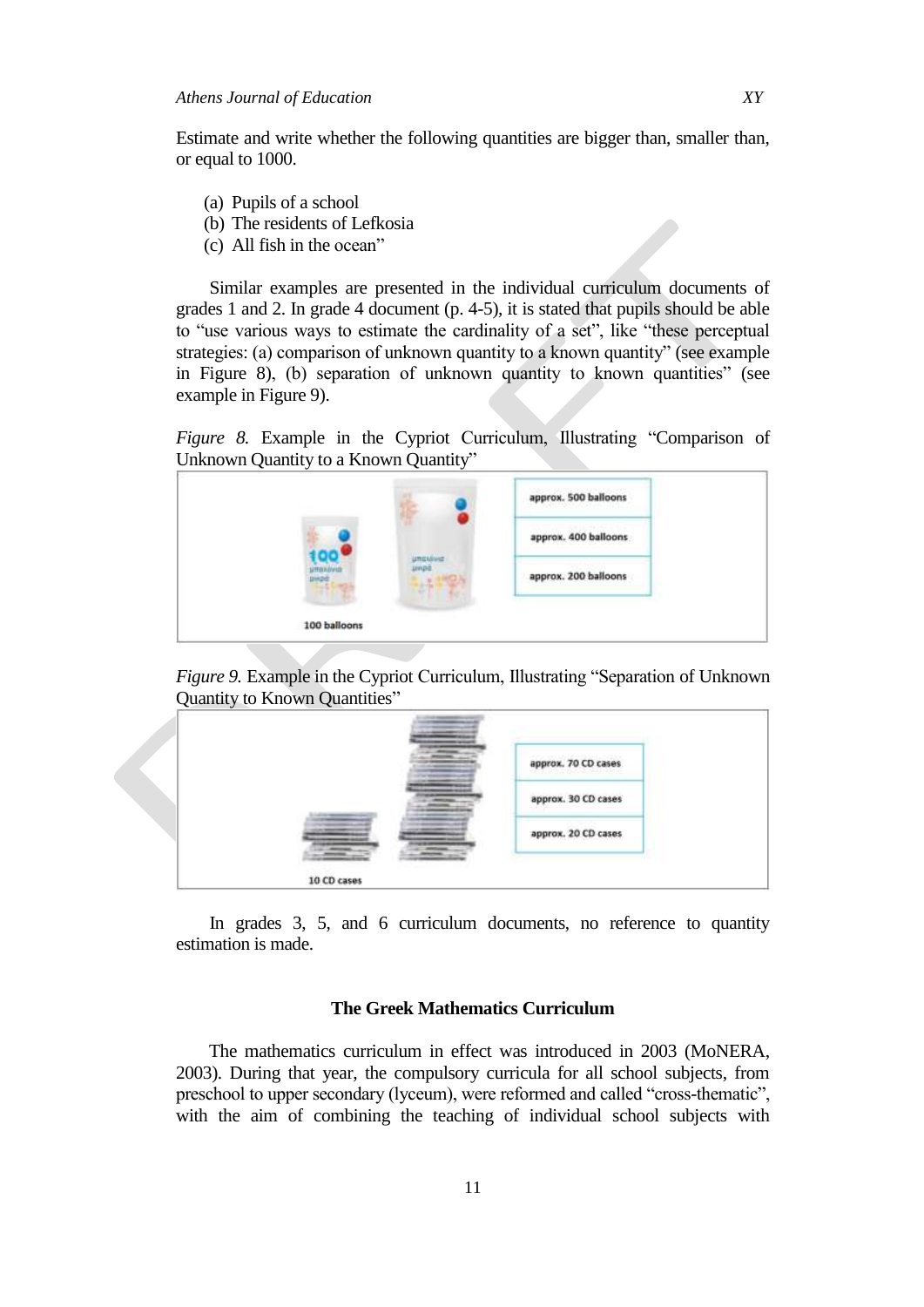knowledge from other subjects (Alahiotis and Karatzia-Stavlioti, 2006). In 2011, following international calls for reinventing curriculum policies and practices (i.e., Priestley & Biesta, 2013), the Greek Ministry designed an alternative curriculum, as part of a reform called the "New School  $(21<sup>st</sup>$  century school)" (MoNERA, 2011). The New School curriculum, which was introduced in some schools in the form of a pilot, was soon abandoned, as it was largely based on the premise that school textbooks should be abolished (Gounari & Grollios, 2012), which is in contrast with the mindsets of many Greek teachers (Xenofontos & Papadopoulos, 2015). Therefore, the only document currently being used is the one produced in 2003, and as such, it was included in the analyses of this paper. For every grade, the curriculum is structured in three columns, corresponding to aims, thematic units (with indicative time to cover each), and sample classroom activities. As far as content is concerned, for grades 1-3 the focus is on three areas: numbers and operations, measurements, and geometry. For grades 4-6, a new content area is added, that of data handling and statistics. For grade 6, two additional areas are included, namely ratios/proportions and equations. Finally, problem solving is presented as a separate content area, relevant to all grades, from 1 to 6.

#### **Estimation in the Primary Curriculum of Greece**

Very few references to estimation and other related terms (i.e., rounding, approximation etc) are included in the Greek primary curriculum. Moreover, these few references are not presented in any consistent manner.

**Computational Estimation***.* Computational estimation is briefly presented in grades 5 and 6 only. In both grades, there is a reference to "estimate and check" (MoNERA, 2003, pp. 267 and 272 respectively), but with no further clarifications. In grade 5, pupils should "round natural numbers whenever possible", "check, approximately, the result of an operation", for an "approximating calculation (*sic*) in evaluating the correctness of a result", and be able to perform "mental calculations and approximating estimations (*sic*)" (p. 269). In grade 6, similar statements are repeated, with the addition of rounding "decimal numbers" (p. 273).

**Measurement Estimation.** In the whole primary curriculum, there is a single reference to measurement estimation, whereby grade 1 pupils should "identify and estimate the duration of time intervals" (MoNERA, 2003, p. 256).

**Number Line Estimation.** Most references to number line are not directly linked to estimation. Nevertheless, in some cases, estimation can be inferred. For instance, in grade 2 (MoNERA, 2003, p. 258), pupils should "order natural numbers and use numbers, to identify places on a number line". Similarly, in grade 3, pupils should be able to "use numbers to identify the position of a point on a number line" (p. 261). In grade 5, apart from placing "natural numbers on a number line", pupils should "place one or more natural numbers between two others, when this is possible" (p. 269). Also, in the same grade, pupils should "use decimal numbers to identify positions on a number line" (*ibid*). The only direct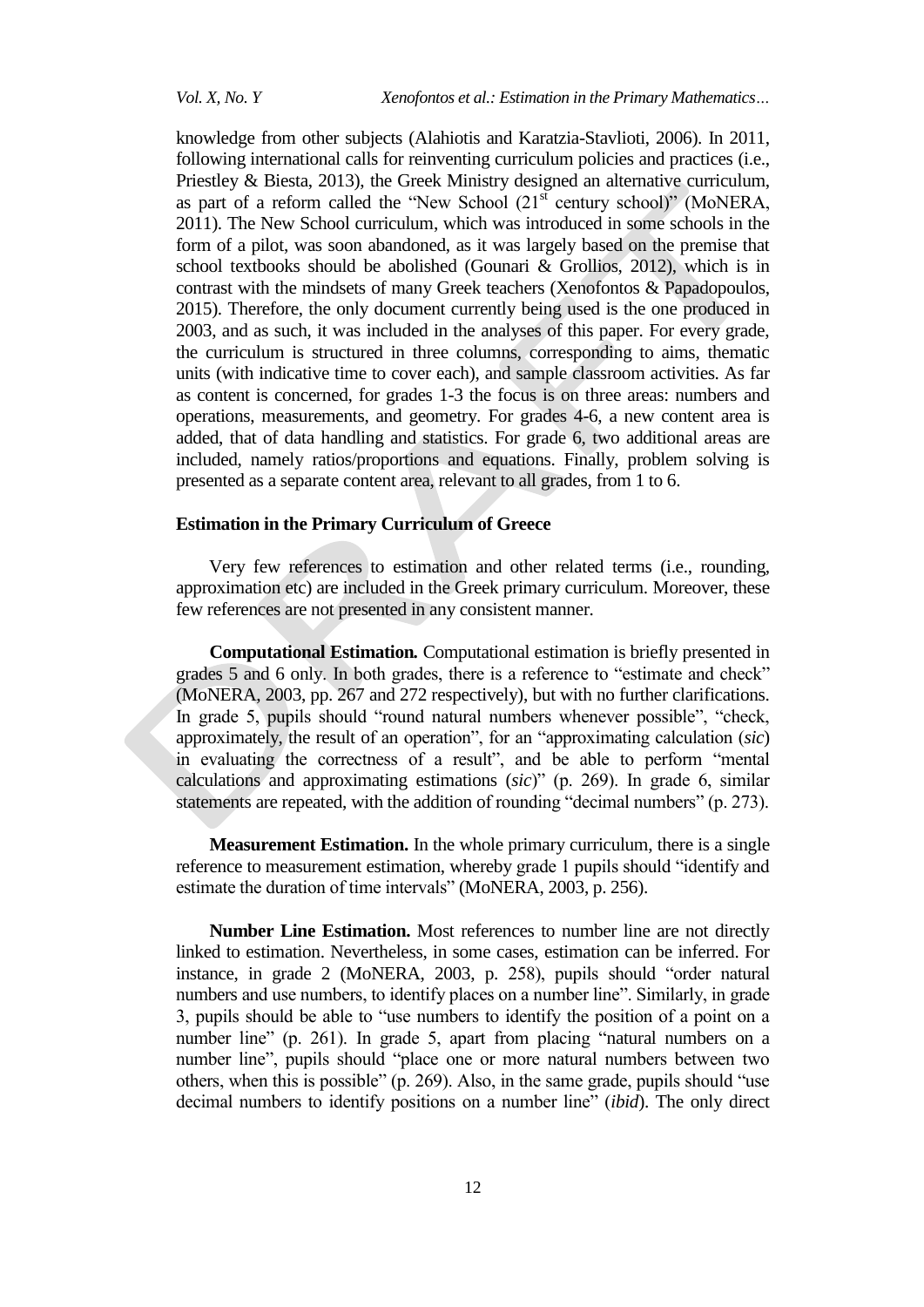reference to number line estimation appears in grade 4, where pupils are expected to "place, approximately, decimal fractions and decimal numbers on a number line" (p. 266).

**Quantity Estimation.** In the whole primary curriculum, there is a single reference to quantity estimation, in which grade 1 pupils should "quickly recognise quantities with structured form of one, two, and three elements (direct estimation)" (MoNERA, 2003, p. 255).

### **The Turkish Mathematics Curriculum**

The national mathematics curriculum of Turkey was published in 2018 by the Ministry of National Education (MoNE). It is a statutory curriculum covering both primary (grades 1 to 4) and upper-primary levels (grades 5 to 8) (MoNE, 2018). It can be seen as a successor to the major curricular changes between 2005 and 2009, which marked a transition from a behaviourist philosophy of mathematics teaching (e.g., traditional practices focusing on rote memorisation of facts) to constructivist practices (e.g., more focus on conceptual understanding and student-centred pedagogy) (Babadoğan & Olkun, 2006).

The curriculum document outlines generic principles, purposes, perspectives and values of national education in Turkey. Regarding mathematics, there are 13 specific purposes indicated in the curriculum, which include mostly skills (e.g., mathematical literacy skills). For grades 1-4, the curriculum focuses on four content knowledge areas: numbers and operations, geometry, measurement, and data handling. After grade 4, two other areas are introduced: algebra and probability, while geometry and measurement are combined as one content area. Another section in the document is dedicated to generic recommendations about the teaching of mathematics. These points are centred on mathematical reasoning, developing positive attitudes towards mathematics, and using multiple representations. This section is followed by a table outlining each content area/ sub-area and how learning outcomes are distributed through grades, and how much time should be spent in teaching. Although there is some flexibility regarding time allocation and the order of learning outcomes, it is suggested that teachers follow the curriculum (MoNE, 2018).

#### **Estimation in the Primary Curriculum of Turkey**

The Turkish curriculum includes several references to computational estimation and measurement estimation on numbers and operations, measurement, geometry and measurement areas. There is only one reference to quantity estimation on numbers and operations area while number line estimation is not explicitly mentioned at all.

**Computational Estimation.** Computational estimation is referenced extensively across grades 1 to 7. While there are no explicit references in the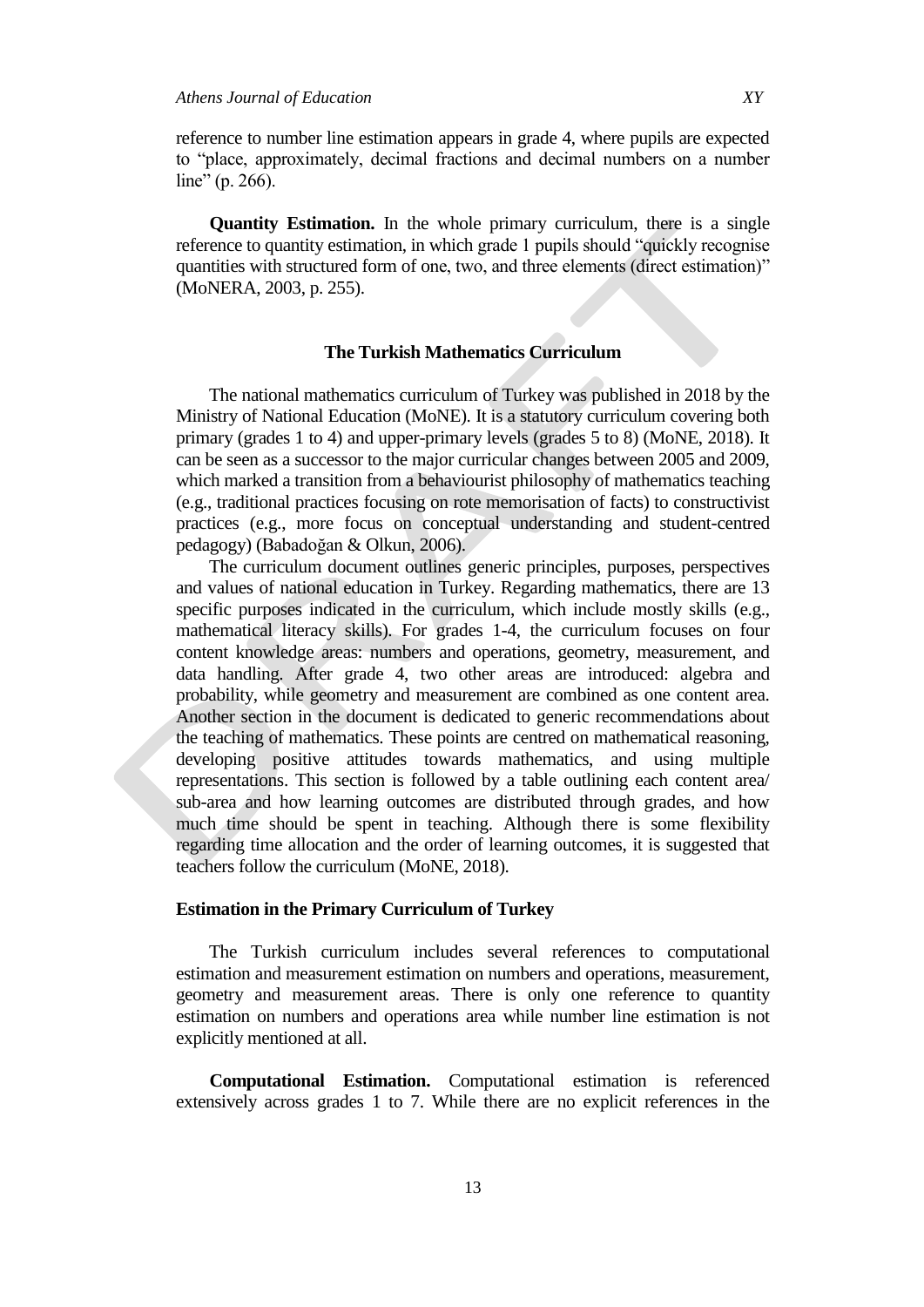requirements for grade 1, we infer from the expectation that pupils in grade 1 "should be given opportunities to improve mental computational skills through employing some strategies such as using number bonds and making a 10 can be used in this level" (MoNE, 2018, p. 27) an implicit expectation of estimation. That being said, there are direct references to estimation throughout grades 2 to 7, which become more specific in grades 3, 4 and 5. Following the same content area, number and operations, it is indicated that "pupils can estimate the sum (not over 100) of two-digit numbers and compare the accuracy by checking their answers" (p. 33). Rounding is introduced in grade 3 and is explicitly cited as one of the estimation strategies. A typical statement about rounding is that "pupils round three-digit numbers to the nearest tens or hundreds" (p. 38). In grade 3, pupils are also expected to estimate the sum of two two-digit numbers; one threedigit and one-digit numbers; and, the multiples of 10 and 100 through mental computations. Teachers were encouraged to "place emphases on the affordances of rounding" (p. 60) which is rather a generic statement. The curriculum document presents a few specific strategies later, especially in grade 5. To name a few, "addition by partitioning; adding compatible numbers first; adding or removing zero when multiplying or dividing by 10 or powers of 10; to multiply by 9, first multiply by 10 and subtract the number that it's being multiplied by 9" (MoNE, 2018, pp. 51-52). The totality implies that the statutory expectations depict at least some starting points for unpacking the processes of computational estimation; reformulation, translation and compensation (Reys, Rybolt, Bestgen, & Wyatt, 1982). That being said, these are only explicitly cited in grade 5 with computations with natural numbers, therefore, there is still scope to state potential applications of these to, for example, fractions, decimals and percentages (in grade 6-7-8).

In grade 4, there is an atypical reference to estimation in the section on data handling, where pupils are expected to read bar charts, comment on and make estimations. Such a statement is ambiguous, being interpretable as referring to any one of the four forms of estimation. However, subsequent scrutiny of the relevant authorised textbook showed that pupils were expected to extract data and calculate estimates from them (MoNE, 2018, p. 271). The connection to real life is relatively strong here, as it is in later statements concerning computation with decimals and fractions, where, for example, pupils are expected to "estimate the results of computations with fractions [This should be limited to real life examples including quarters, one thirds, halves]" (MoNE, 2018, p. 60).

**Measurement Estimation.** With the exception of grade 7, there are explicit references to measurement estimation throughout grades 1 to 8. In this respect, the use of non-standard units in both the estimation of measurement and the checking answers to calculations is an expectation beginning in grade 1. For example, pupils are expected to "estimate the length of an object with non-standard units and check the accuracy of their estimation to calculations" (MoNE, 2018, p. 30).

Similar statements, which can be found in subsequent grades, address the concepts of area, mass/weight, capacity and volume besides measurement of length. In grade 3, pupils are expected to "estimate an area with non-standard units and check by counting the units" and "estimate the weight of an object and check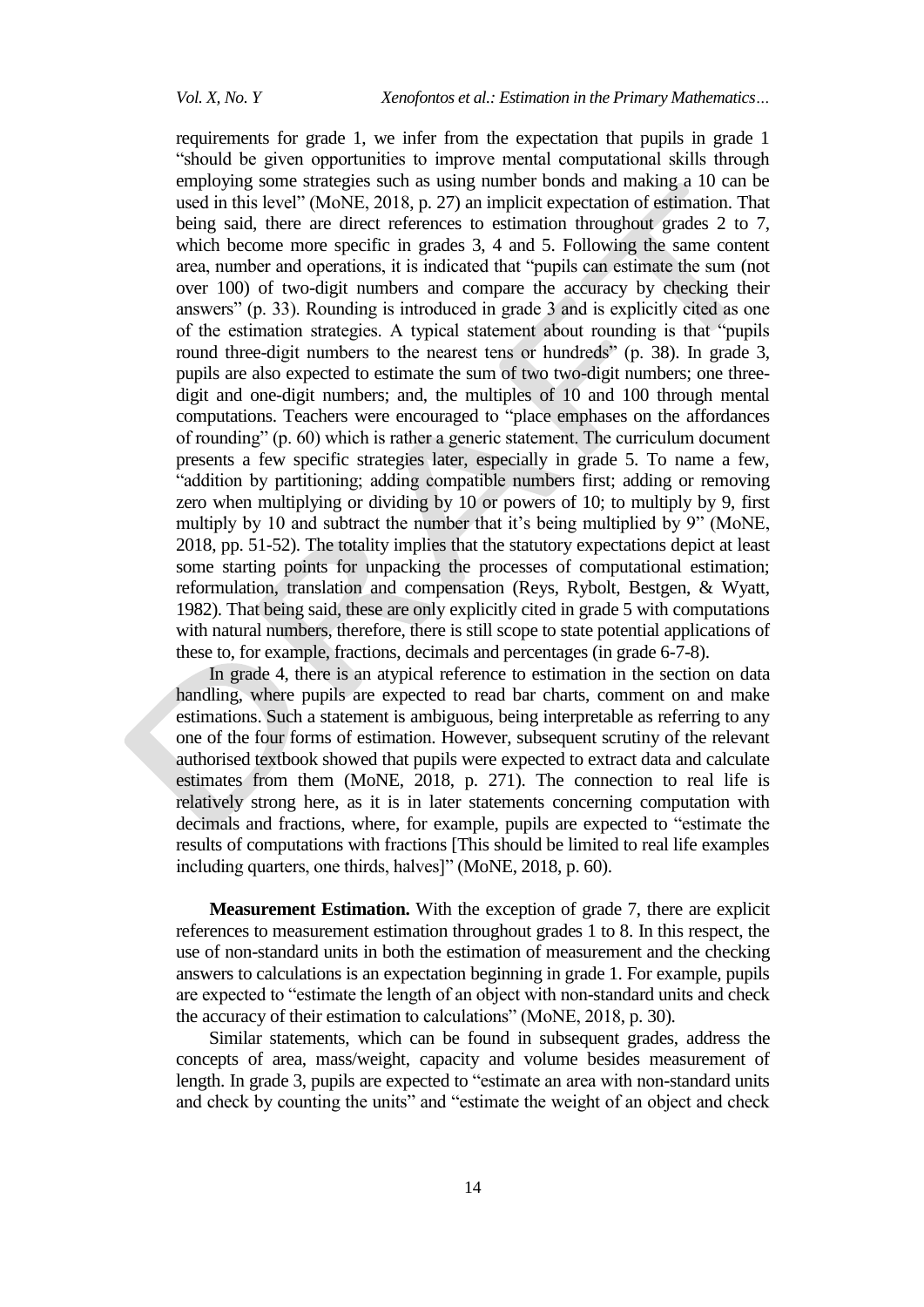the accuracy to measurements" (p.43). Additionally, pupils are expected to "estimate the length of an object that they can directly measure with a most suitable unit and checks its accuracy to calculations" (p.48). Regarding capacity/ volume, pupils are expected to "estimate the capacity of liquid in a cup in litres and millilitres, and measure to check the accuracy" (p.50). There is only one reference to capacity within the commentary on content areas, which states that "pupils compare the capacities of two different cups by using non-standard units" in grade 1 (p.11), with volume being emphasised in grade 6.

The statements about measurement estimation concerning geometrical concepts appear in year 5, when geometry and measurement are combined as a content area. Pupils are expected to "estimate the perimeters of triangles and quadrilaterals and form shapes that have the same perimeter" (p.56). In the same grade, pupils should "estimate the area of a shape in square meters and centimetres" (p.56). Very commonly, the accuracy of the estimation would need to be checked by exact measurements. There is no reference to estimation with respect to time. Measurement of volume is introduced in grade 6, with the curriculum offering a rather enigmatic statement that pupils should "estimate the volume of rectangular prisms" (p. 63).

**Number Line Estimation.** There are references to the number line, involving both standard and non-standard units, as a model for measurement of length but nothing related to estimation. There are references to the placement of different forms of number - fractions, integers, decimals - on number lines. For example, "pupils compare fractions, order them and place on a number line" (MoNE, 2018, p. 59), as well as a solitary reference to pupils being expected to "plot first degree inequalities on a number line" (p. 73). However, any implication with respect to estimation seems incidental rather than planned.

**Quantity Estimation.** There is only one reference to quantity estimation in the curriculum. This states that grade 2 pupils should "estimate the quantity of objects within a set and check by counting" (MoNE, 2018, p. 32) in year 2.

#### **Discussion**

In the previous pages, we summarised the relevant literature regarding four types of estimation, which differ in terms of both form and function. Subsequently, our analyses focused on identifying estimation-related opportunities, provided in the intended primary curricula of three Eastern Mediterranean countries, Cyprus, Greece, and Turkey. Below, we discuss similarities and differences in the ways, and the extent to which, the three curricula promote the development of estimation skills in young children.

In the curricula of Cyprus and Turkey, there is extensive emphasis on computational estimation. For both countries, several strategies are encouraged, along the lines of previous studies (Alajmi, 2009; Boz & Bulut, 2012; LeFevre, Greenham, & Waheed, 1993; Sekeris, Verschaffel, & Luwel, 2019). Yet, this takes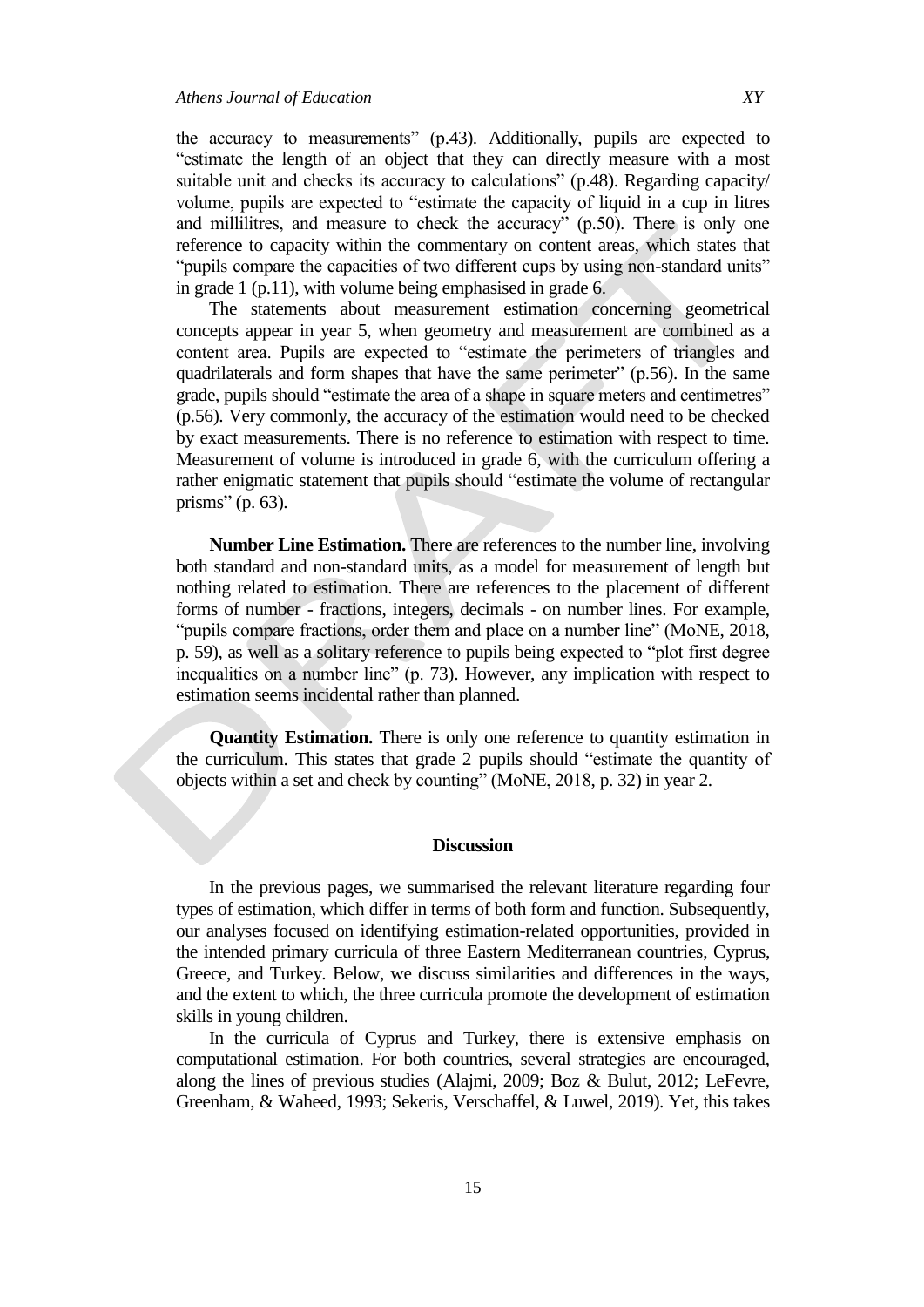place in two different ways: the Cypriot curriculum provides specific examples of tasks through which such strategies are implied, while the Turkish explicitly addresses them, but without providing any examples. Nevertheless, in both sets of documents, the role of computational estimation as an essential life skill (Ganor-Stern, 2016; Sekeris, Verschaffel, & Luwel, 2019) remains implicit. The Greek curriculum offers many fewer references to computational estimation, which appear only in the last two grades of primary school. Overall, all three countries address rounding as a computational estimation strategy. The function of this strategy in computational estimation is often misunderstood by children, who tend to abandon it as they get older (Liu, 2009). Nonetheless, in all three curricula, reflecting the curricula of England, Scotland and Wales (Andrews, Xenofontos, & Sayers, 2021), rounding is generally presented as an end in itself rather than a process related to computational estimation.

There are several references to time-related measurement estimation in the curricula of Cyprus and Turkey, while only one such reference appears in the Greek curriculum. Similar to previous studies (Andrews, Xenofontos, & Sayers, 2021), the common threads across the Cypriot and Turkish curricula included estimation concerning the physical properties of objects such as mass or weight, length and area. Both curricula emphasised the use of non-standard units and then checking answers to exact measurements with the use of standard units, which is known to increase the accuracy of students' estimations (Desli & Giakoumi, 2017). The Cypriot curriculum, however, differs by offering sample tasks related to real life and makes explicit references to mental referents unlike the Turkish curriculum, which offers generic statements. This can potentially inhibit teachers' enactment of the curriculum and students" estimation accuracy and development of number sense (Joram et al., 2005). Only the Cypriot curriculum addresses estimation of angles. The lack of emphasis on this area in the Greek and Turkish curricula may exacerbate already existing uncertainty amongst teachers regarding the teaching of estimation (Joram et al., 2005) and their reluctance to include measurement estimation activities that are not included in national exams (Boz-Yaman & Bulut, 2017). This exemplifies how a lack of clarity and emphasis regarding estimation in the intended curricula alongside high stakes examinations may hinder teachers' curriculum making practices.

Considering previous research about estimation (Andrews, Xenofontos, & Sayers, 2021), it is not surprising, albeit disappointing, to see that number line estimation was not explicitly present in the three curricula. There were a few implicit references, especially in the Greek curriculum, however, these stayed as inferences and were not directly related to estimation. This is an important finding as number line estimation has been shown to predict both mathematical learning difficulties (Andersson & Östergren, 2012) and mathematical achievement in a broad sense (Simms et al., 2016; Tosto et al., 2017). It is also known that number line estimation linked with spatial skills (Olkun, Sari, & Smith, 2019) can be a strong underpinning factor of numerical reasoning (LeFevre, Greenham, & Waheed, 1993).

Quantity estimation, associated with children"s ability to count (Barth, Starr, A., & Sullivan, 2009) and a strong predictor of their future arithmetical competence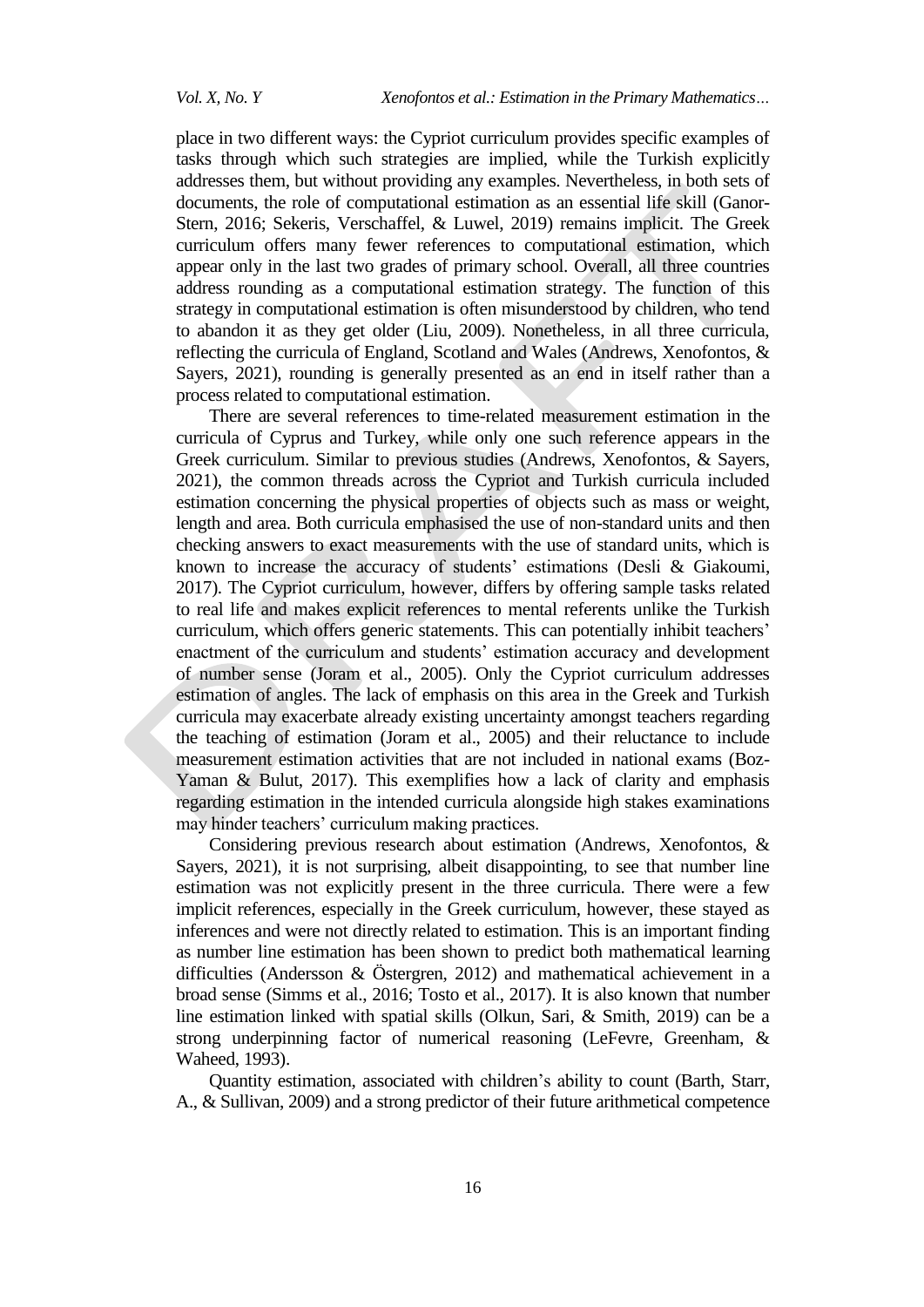(Bartelet, Vaessen, Blomert, & Ansari, 2014; Wong, Ho, & Tang, 2016) receives limited attention in all three countries' curricula. Specifically, the three countries focus exclusively on younger grades. The Greek and Turkish documents include a single reference each, while in the Cypriot curriculum there are some more elaborate references, with emphasis on real-life examples and two perceptual strategies for children.

#### **Concluding Thoughts**

In conclusion, it appears that the curricula of the three Eastern Mediterranean countries under scrutiny provide limited opportunities for children to develop estimation skills. Specifically, they fail to recognise the importance of number line estimation and quantity estimation, the two types with the greatest developmental implications for the later learning of other mathematical concepts and areas of mathematics (Liang, Zhang, Wang, & Liu, 2021; Schneider et al., 2018; Wong, Ho, & Tang, 2016). This is, in a sense, not surprising. On the contrary, it confirms similar findings by previous studies in other European countries and regions, such as the four constituent nations of the United Kingdom (Andrews, Xenofontos, & Sayers, 2021) and the three Scandinavian countries (Sunde et al., 2021). Put together these findings indicate that pupils around the world may leave school either to continue their studies in higher education or to enter the workforce with poorly developed skills regarding estimation. Although the educational systems of Cyprus, Greece, and Turkey are highly centralised, with teachers having limited discretionary space to "deviate" from prescribed agendas (Priestley & Xenofontos, 2020) research suggest that teachers often find space to mediate their practice in different ways (Hizli Alkan, 2021; Xenofontos, 2019). Thus, future research could examine how teachers in these three countries construe and reify estimation in their fulfilment of the "contract" between them and the state. In other words, the ways in which teachers" curriculum making practices are manifested in their unique contexts is worthy of investigation.

#### References

- Alahiotis, S. N., & Karatzia-Stavlioti, E. (2006). Effective Curriculum Policy and Cross-Curricularity: Analysis of the New Curriculum Design of the Hellenic Pedagogic Institute. *Pedagogy Culture & Society, 14*(2), 119-147.
- Alajmi, A. (2009). Addressing Computational Estimation in the Kuwaiti Curriculum: Teachers" Views. *Journal of Mathematics Teacher Education, 12*(4), 263-283.
- Albarracín, L., & Gorgorió, N. (2019). Using Large Number Estimation Problems in Primary Education Classrooms to Introduce Mathematical Modelling. *International Journal of Innovation in Science and Mathematics Education, 27*(2), 45-57.
- Andersson, U., & Östergren, R. (2012). Number Magnitude Processing and Basic Cognitive Functions in Children with Mathematical Learning Disabilities. *Learning and Individual Differences, 22*(6), 701-714.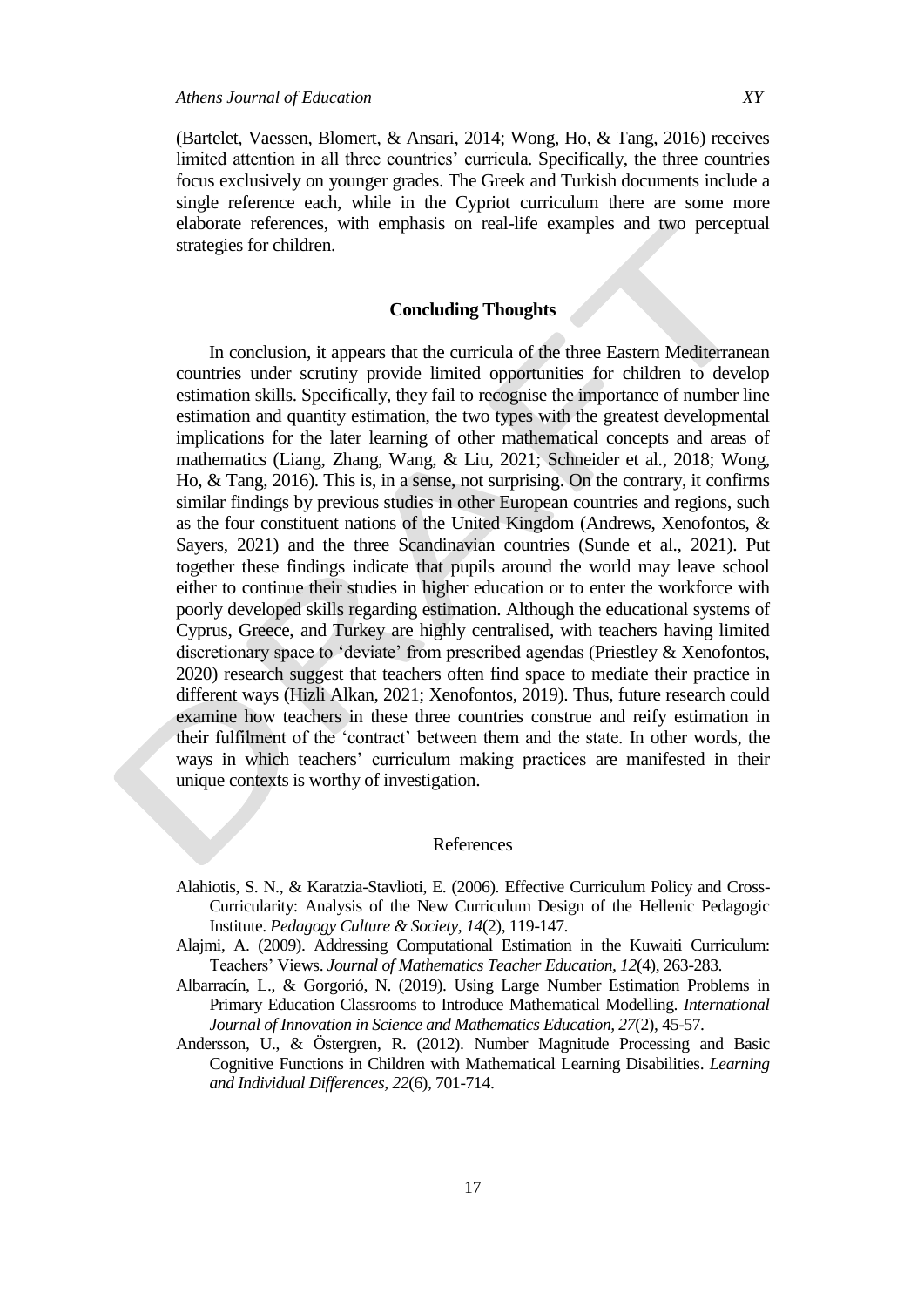- Andrews, P. (2011). The Cultural Location of Teachers" Mathematical Knowledge: Another Hidden Variable in Mathematics Education Research?. In *Mathematical Knowledge in Teaching* (pp. 99-118). Dordrecht: Springer.
- Andrews, P., Xenofontos, C., & Sayers, J. (2021). Estimation in the Mathematics Curricula of the United Kingdom: Ambivalent Expectations of an Essential Competence*. International Journal of Mathematical Education in Science and Technology* (Jan).
- Babadoğan, C., & Olkun, S. (2006). Program Development Models and Reform in Turkish Primary School Mathematics Curriculum. *International Journal for Mathematics Teaching and Learning* (Jan).
- Bartelet, D., Vaessen, A., Blomert, L., & Ansari, D. (2014). What Basic Number Processing Measures in Kindergarten Explain Unique Variability in First-Grade Arithmetic Proficiency? *Journal of Experimental Child Psychology, 117C*(1), 12-28.
- Barth, H., Starr, A., & Sullivan, J. (2009). Children"s Mappings of Large Number Words to Numerosities. *Cognitive Development, 24*(3), 248-264.
- Booth, J., & Newton, K. (2012). Fractions: Could they Really be the Gatekeeper"s Doorman? Contemporary. *Educational Psychology, 37*(4), 247-253.
- Booth, J., Newton, K., & Twiss-Garrity, L. (2014) The Impact of Fraction Magnitude Knowledge on Algebra Performance and Learning. *Journal of Experimental Child Psychology 118*(1), 110-118.
- Booth, J., & Siegler, R. (2006). Developmental and Individual Differences in Pure Numerical Estimation. *Developmental Psychology, 42*(1), 189-201.
- Boz, B., & Bulut, S. (2012). A Case Study About Computational Estimation Strategies of Seventh Graders. *Elementary Education Online, 11*(4), 979-994.
- Boz-Yaman, B., & Bulut, S. (2017). Middle School Mathematics Teachers" Opinions on Estimation. *Necatibey Faculty of Education Electronic Journal of Science and Mathematics Education, 11*(1), 48-80.
- Crites, T. (1992). Skilled and Less Skilled Estimators" Strategies for Estimating Discrete Quantities. *The Elementary School Journal, 92*(5), 601-619.
- Desli, D., & Giakoumi, M. (2017). Children"s Length Estimation Performance and Strategies in Standard and Non-Standard Units of Measurement. *International Journal for Research in Mathematics Education, 7*(3), 61-84.
- DeWolf, M., Bassok, M., & Holyoak, K. (2015). From Rational Numbers to Algebra: Separable Contributions of Decimal Magnitude and Relational Understanding of Fractions. *Journal of Experimental Child Psychology, 133*(Mar), 72-84.
- Dietrich, J., Huber, S., Dackermann, T., Moeller, K., & Fischer, U. (2016). Place-Value Understanding in Number line Estimation Predicts Future Arithmetic Performance. *British Journal of Developmental Psychology, 34*(4), 502-517.
- Dowker, A. (1992). Computational Estimation Strategies of Professional Mathematicians. *Journal for Research in Mathematics Education, 23*(1), 45-55.
- Dowker, A. (2003). Young Children"s Estimates for Addition: The Zone of Partial Knowledge and Understanding. In A. Baroody & A. Dowker (eds.), *The Development of Arithmetic Concepts and Skills: Constructing Adaptive Expertise* (pp. 243-265)*.*  Erlbaum.
- Friso-van den Bos, I., Kroesbergen, E., Van Luit, J., Xenidou-Dervou, I., Jonkman, L., Van der Schoot, M., et al. (2015). Longitudinal Development of Number Line Estimation and Mathematics Performance in Primary School Children. *Journal of Experimental Child Psychology, 134*(Jun), 12-29.
- Fuchs, L., Geary, D., Compton, D., Fuchs, D., Hamlett, C., & Bryant, J. (2010). The Contributions of Numerosity and Domain-General Abilities to School Readiness. *Child Development, 81*(5), 1520-1533.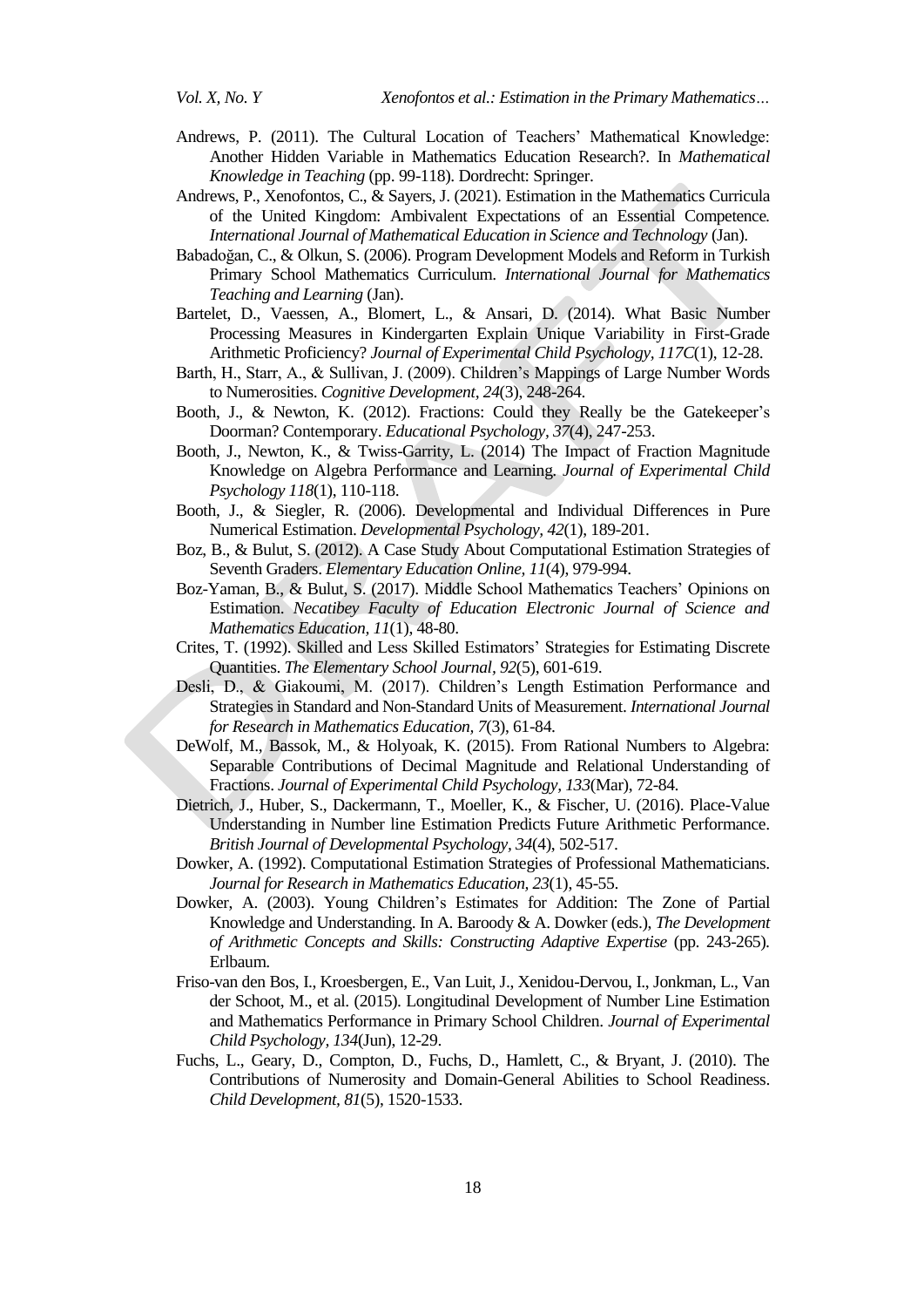- Ganor-Stern, D. (2016). Solving Math Problems Approximately: A Developmental Perspective. *PLoS ONE, 11*(5), 1-16.
- Gliner, G. (1991). Factors Contributing to Success in Mathematical Estimation in Preservice Teachers: Types of Problems and Previous Mathematical Experience. *Educational Studies in Mathematics, 22*(6), 595-606.
- Gooya, Z., Khosroshahi, L., & Teppo, A. (2011). Iranian Students" Measurement Estimation Performance Involving Linear and Area Attributes of Real-World Objects. *ZDM, 43*(5), 709-722.
- Gounari, P. & Grollios, G. (2012). Educational Reform in Greece: Central Concepts and a Critique. *Journal of Pedagogy 3*(2), 303-318.
- Herbel-Eisenmann, B. (2007). From Intended Curriculum to Written Curriculum: Examining the Voice of a Mathematics Textbook. *Journal for Research in Mathematics Education, 38*(4), 344-369.
- Hizli Alkan, S. (2021). Curriculum Making as Relational Practice: A Qualitative Ego-Network Approach. *The Curriculum Journal, 32*(3), 421-443.
- Hizli Alkan, S., & Priestley, M. (2019). Teacher Mediation of Curriculum Making: The Role of Reflexivity. *Journal of Curriculum Studies, 51*(5), 737-754.
- Hong, D., Choi, K., Runnalls, C., & Hwang, J. (2018). Do Textbooks Address Known Learning Challenges in Area Measurement? A Comparative Analysis. *Mathematics Education Research Journal, 30*(3), 325-354.
- Huber, S., Sury, D., Moeller, K., Rubinsten, O., & Nuerk, H. C. (2015). A General Number-to-Space Mapping Deficit in Developmental Dyscalculia. *Research in Developmental Disabilities, 43-44*, 32-42.
- Hume, A., & Coll, R. (2010). Authentic Student Inquiry: The Mismatch Between the Intended Curriculum and the Student‐Experienced Curriculum. *Research in Science & Technological Education, 28*(1), 43-62.
- Jones, M., Gardner, G., Taylor, A., Forrester, J., & Andre, T. (2012). Students" Accuracy of Measurement Estimation: Context, Units, and Logical Thinking. *School Science and Mathematics, 112*(3), 171-178.
- Jones, M., & Taylor, A. (2009). Developing a Sense of Scale: Looking Backward. *Journal of Research in Science Teaching, 46*(4), 460-475.
- Joram, E., Gabriele, A., Bertheau, M., Gelman, R., & Subrahmanyam, K. (2005). Children"s Use of the Reference Point Strategy for Measurement Estimation. *Journal for Research in Mathematics Education, 36*(1), 4-23.
- Joram, E., Subrahmanyam, K., & Gelman, R. (1998). Measurement estimation: Learning to map the route from number to quantity and back. *Review of Educational Research, 68*(4), 413-449.
- Kramer, P., Bressan, P., & Grassi, M. (2018). The SNARC Effect is Associated with Worse Mathematical Intelligence and Poorer Time Estimation. *Royal Society Open Science, 5*(8), 172362-172362.
- Krippendorff, K. (2004). *Content Analysis: An Introduction to its Methodology*. Thousand Oaks, CA: Sage.
- LeFevre, J. A., Greenham, S., & Waheed, N. (1993). The Development of Procedural and Conceptual Knowledge in Computational Estimation. *Cognition and Instruction, 11*(2), 95-132.
- Liang, Y., Zhang, L., Wang, C., & Liu, Y. (2021). Performance Patterns and Strategy Use in Numberline Estimation Among Preschool Children with different Spontaneous Focusing on Numerosity Tendencies. *Infant and Child Development, 30*(1), e2203.
- Liu, F. (2009). Computational Estimation Performance on Whole-Number Multiplication by Third- and Fifth-Grade Chinese Students. *School Science and Mathematics, 109*(6), 325-337.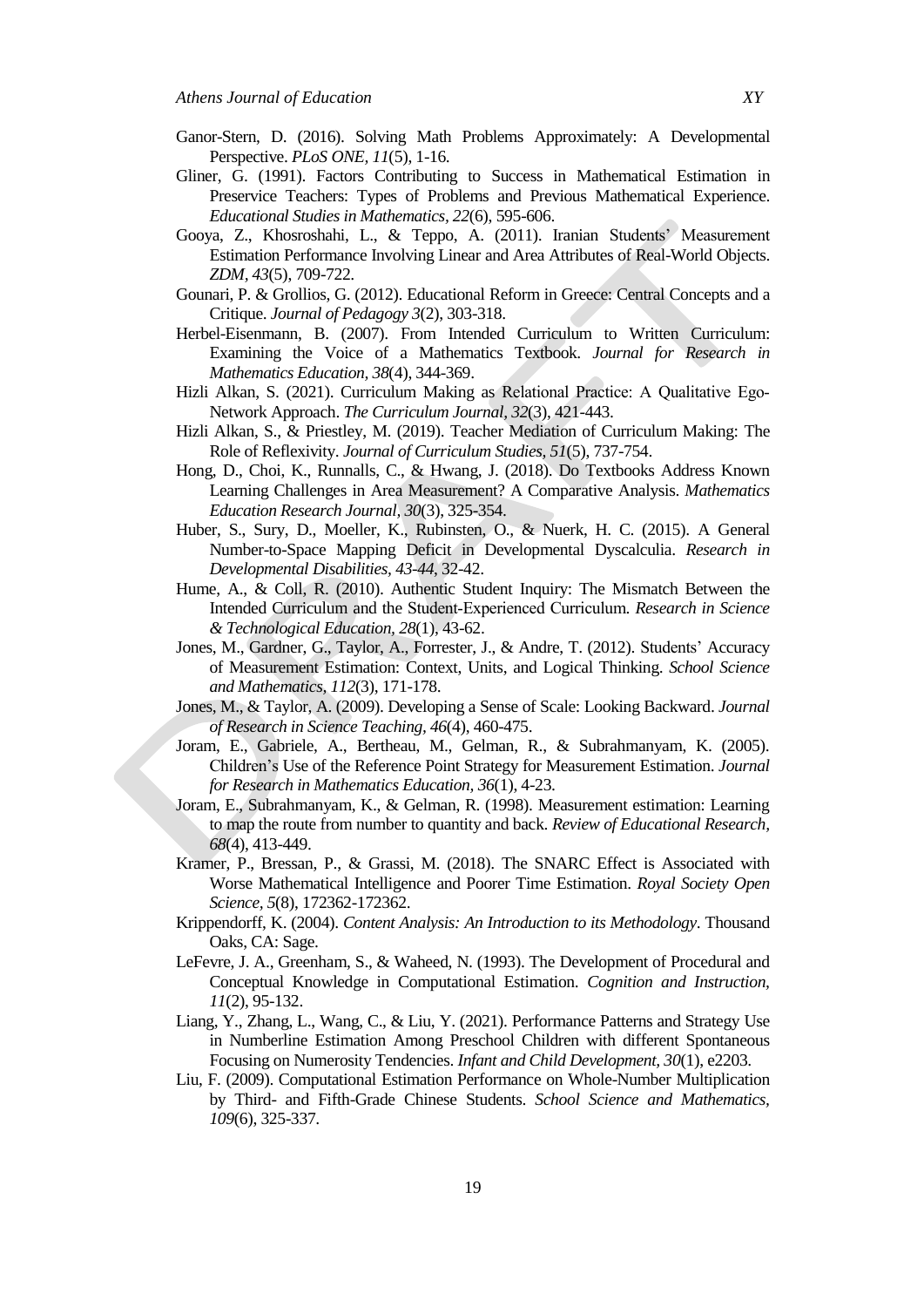- Ministry of Education and Culture MoEC (2010a). *National Curriculum for the State Schools of the Republic of Cyprus* (in Greek). Nicosia, Cyprus: Pedagogical Institute, Ministry of Education and Culture.
- Ministry of Education and Culture MoEC (2010b). *The Mathematics Curriculum* (in Greek). Nicosia, Cyprus: Pedagogical Institute, Ministry of Education and Culture.
- Ministry of Education and Culture MoEC (2019). *Refined Mathematics Curriculum for Grades 1-6.* Nicosia, Cyprus: Pedagogical Institute, Ministry of Education and Culture.
- Ministry of National Education MoNE (2018). *1-8th Grade Mathematics Education Curriculum* (in Turkish). Ankara: Board of Education Publications.
- Ministry of National Education and Religious Affairs MoNERA (2003). *Cross-Thematic Curriculum: Government Paper 303 & 304/13-3-2003* (in Greek). Athens: Ministry of National Education and Religious Affairs.
- Ministry of National Education and Religious Affairs MoNERA (2011). *New School (21st Century School). Mathematics Curriculum for Compulsory Education.* (in Greek). Athens: Ministry of National Education and Religious Affairs.
- Mullis, I., Martin, M., & Foy, P. (2008). *TIMSS 2007 International Mathematics Report: Findings from IEA's Trends in International Mathematics and Science Study at the Fourth and Eighth Grades.* Chestnut Hill, MA: TIMSS & PIRLS International Study Center.
- Mullis, I. V. S., Martin, M. O., Foy, P., Kelly, D. L., & Fishbein, B. (2020). *TIMSS 2019 International Results in Mathematics and Science.* Chestnut Hill, MA: TIMSS & PIRLS International Study Center.
- Mullis, I., Martin, M., Gonzalez, E., & Chrostowski, S. (2004). *TIMSS 2003 International Mathematics Report: Findings From IEA's Trends in International Mathematics and Science Study at the Fourth and Eighth Grades*. Chestnut Hill, MA: TIMSS & PIRLS International Study Center.
- Olkun, S., Sari, M. H., & Smith, G. G. (2019). Geometric Aspects of Number Line Estimations. *Journal of Education and Future, 15*(15), 37-46.
- Porter, A. C., Polikoff, M. S., & Smithson, J. (2009). Is There a de Facto National Intended Curriculum? Evidence from State Content Standards. *Educational Evaluation and Policy Analysis, 31*(3), 238-268.
- Prendergast, M., & Treacy, P. (2018). Curriculum Reform in Irish Secondary Schools a Focus on Algebra. *Journal of Curriculum Studies, 50*(1), 126-143.
- Priestley, M., Alvunger, D., Philippou, S., & Soini, T. (2021). *Curriculum Making in Europe: Policy and Practice Within and Across Diverse Contexts.* Emerald.
- Priestley, M., & Biesta, G. (2013). Introduction: The New Curriculum. In M. Priestley & G. Biesta (eds.), *Reinventing the Curriculum: New Trends in Curriculum Policy and Practice* (pp.1-12). Bloomsbury Academic.
- Priestley, M. & Xenofontos, C. (2020). Curriculum Making: Key Concepts and Practices. In J. Biddulph & J. Flutter (eds.), *Unlocking Research: Inspiring Primary Curriculum Design* (pp. 1-13). Oxon, UK: Routledge.
- Reys, R., Rybolt, J., Bestgen, B., & Wyatt, J. (1982). Processes Used by Good Computational Estimators. *Journal for Research in Mathematics Education, 13*(3), 183-201.
- Sasanguie, D., Göbel, S., Moll, K., Smets, K., & Reynvoet, B. (2013). Approximate Number Sense, Symbolic Number Processing, or Number-Space Mappings: What Underlies Mathematics Achievement? *Journal of Experimental Child Psychology, 114*(3), 418-431.
- Sayers, J., Petersson, J., Rosenqvist, E., & Andrews, P. (2021). Opportunities to Learn Foundational Number Sense in Three Swedish Year One Textbooks: Implications for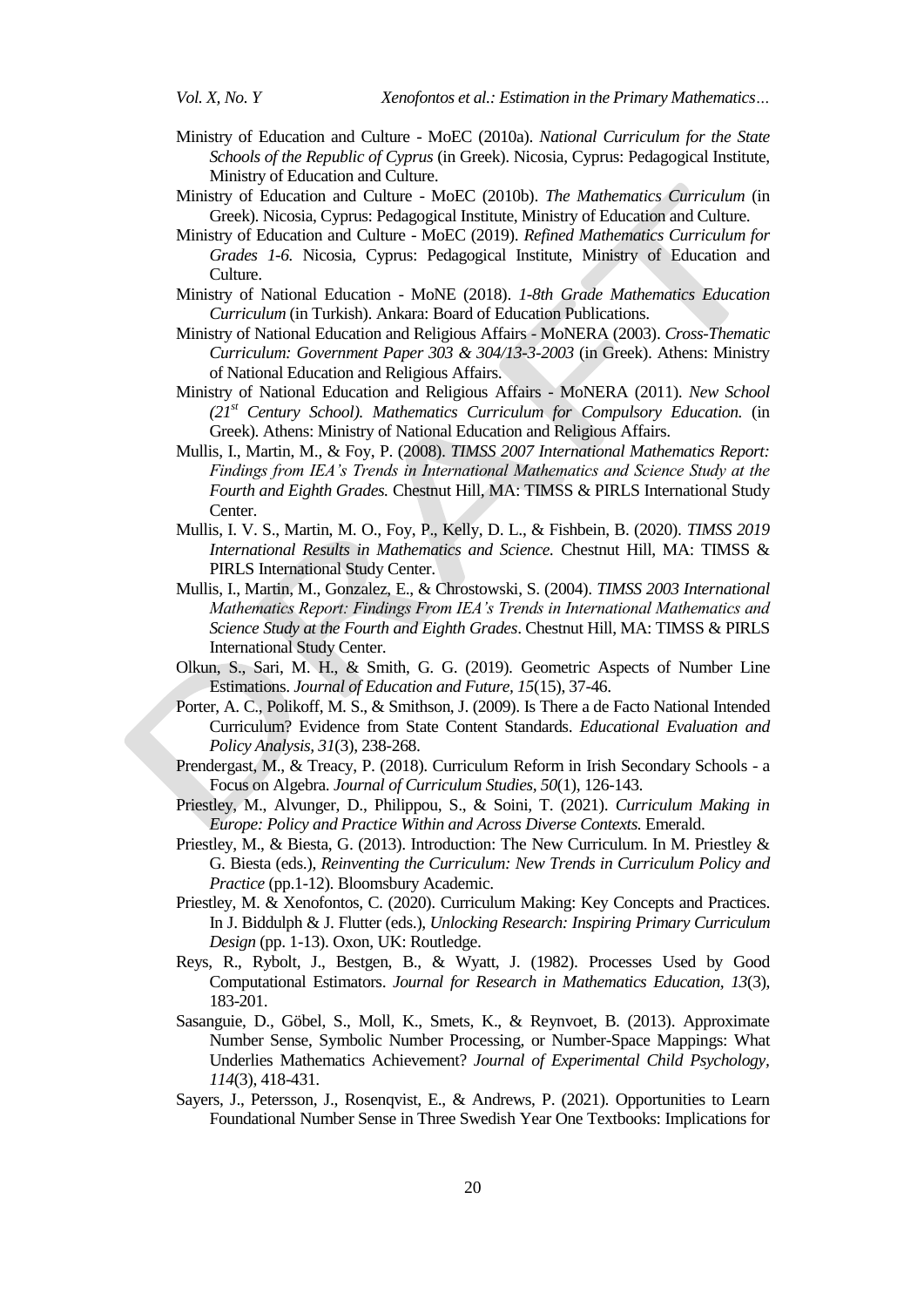the Importation of Overseas-Authored Materials. *International Journal of Mathematical Education in Science and Technology, 52*(4), 506-526.

- Schneider, M., Grabner, R., & Paetsch, J. (2009). Mental Number Line, Number Line Estimation, and Mathematical Achievement: Their Interrelations in Grades 5 and 6. *Journal of Educational Psychology, 101*(2), 359-372.
- Schneider, M., Merz, S., Stricker, J., De Smedt, B., Torbeyns, J., Verschaffel, L., et al. (2018). Associations of Number Line Estimation with Mathematical Competence: A Meta-Analysis. *Child Development, 89*(5), 1467-1484.
- Seethaler, P., & Fuchs, L. (2006). The Cognitive Correlates of Computational Estimation Skill Among Third-Grade Students. *Learning Disabilities Research & Practice, 21*(4), 233-243.
- Sekeris, E., Verschaffel, L., & Luwel, K. (2019). Measurement, Development, and Stimulation of Computational Estimation Abilities in Kindergarten and Primary Education: A Systematic Literature Review. *Educational Research Review, 27*(Jun), 1-14.
- Siegler, R., & Booth, J. (2005). Development of Numerical Estimation: A Review. In J. Campbell (ed.), *Handbook of Mathematical Cognition* (pp. 197-212). Psychology Press.
- Siegler, R., Thompson, C., & Opfer, J. E. (2009). The Logarithmic-to-Linear Shift: One Learning Sequence, Many Tasks, Many Time Scales. *Mind, Brain, and Education, 3*(3), 143-150.
- Simms, V., Clayton, S., Cragg, L., Gilmore, C., & Johnson, S. (2016). Explaining the Relationship Between Number Line Estimation and Mathematical Achievement: The Role of Visuomotor Integration and Visuospatial Skills. *Journal of Experimental Child Psychology, 145*(May), 22-33.
- Smets, K., Sasanguie, D., Szücs, D., & Reynvoet, B. (2015). The Effect of Different Methods to Construct Non-Symbolic Stimuli in Numerosity Estimation and Comparison. *Journal of Cognitive Psychology, 27*(3), 310-325.
- Sowder, J. (1992). Estimation and Number Sense. In D. Grouws (ed.), *Handbook of Research on Mathematics Teaching and Learning: A Project of the National Council of Teachers of Mathematics* (pp. 371-389). NCTM.
- Sriraman, B., & Knott, L. (2009). The Mathematics of Estimation: Possibilities for Interdisciplinary Pedagogy and Social Consciousness. *Interchange, 40*(2), 205-223.
- Star, J., & Rittle-Johnson, B. (2009). It Pays to Compare: An Experimental Study on Computational Estimation. *Journal of Experimental Child Psychology, 102*(4), 408- 426.
- Sullivan, J., & Barner, D. (2014). The Development of Structural Analogy in Number-Line Estimation. *Journal of Experimental Child Psychology, 128*(Aug), 171-189.
- Sunde, P. B., Petersson, J., Nosrati, M., Rosenqvist, E., & Andrews, P. (2021). Estimation in the Mathematics Curricula of Denmark, Norway and Sweden: Inadequate Conceptualisations of an Essential Competence. *Scandinavian Journal of Educational Research*, (Mar), 1-16.
- Tosto, M., Petrill, S., Malykh, S., Malki, K., Haworth, C., Mazzocco, M., et al. (2017). Number Sense and Mathematics: Which, When and How? *Developmental Psychology, 53*(10), 1924-1939.
- Träff, U. (2013). The Contribution of General Cognitive Abilities and Number Abilities to Different Aspects of Mathematics in children. *Journal of Experimental Child Psychology, 116*(2), 139-156.
- van den Akker, J. (2003). Curriculum Perspectives: An Introduction. In J. van den Akker, W. Kuiper, & U. Hameyer (eds.), *Curriculum Landscapes and Trends* (pp.1-10)*.*  Springer.